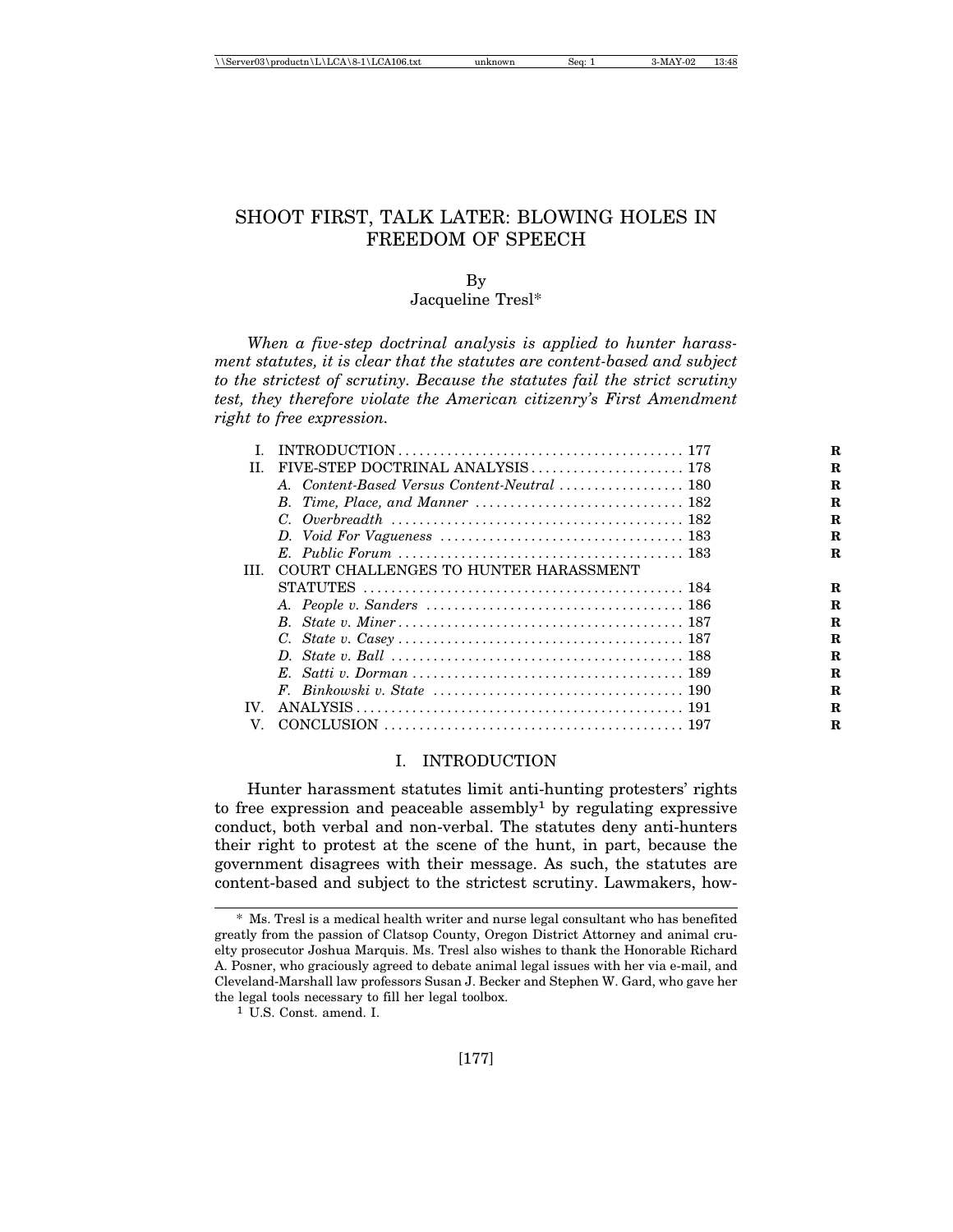ever, claim the statutes are content-neutral and serve a compelling state interest. The argument that a statute that prevents protesters from talking to hunters serves a compelling state interest is highly debatable.2

Without question, hunter harassment statutes were intended to suppress expressive conduct. When challenged, courts have narrowed and clarified these broad and vague statutes through "judicial surgery."3 However, even after narrowing the language, the majority of anti-harassment statutes continue to restrict anti-hunting messages by proscribing speech. The statutes should be questioned because they restrict speech based on content. Instead of enacting statutes that proscribe expression, states should vigorously prosecute violence and vandalism by anti-hunting protesters, thereby accommodating the states' compelling interest in protecting hunters at the scene of the hunt without suppressing one side of the hunting debate.

Part II of this article suggests a five-step approach to analyzing whether statutes that restrict speech violate the First Amendment. Part III discusses the results of previous challenges to hunter harassment statutes in the courts. Applying the five-part analysis discussed in Part II, Part IV of this article argues that hunter harassment statutes are content-based and, therefore, are subject to the strictest of scrutiny. After careful analysis, this article concludes that less restrictive means exist than harassment statutes by which states can meet their policy goal of managing wildlife.

#### II. FIVE-STEP DOCTRINAL ANALYSIS

Many people view the right to hunt as a fundamental right—part of our American heritage. Sixty-five percent of Americans say they approve of hunting as long as the meat is used for food (as opposed to mere sport hunting), compared to just 4.5 percent who oppose hunting of any type.4 Therefore, harassment statutes have met with majority approval. However, the First Amendment is meant to protect the rights of every American, whether she holds the popularly held opinion or speaks with a lone, politically out-of-favor voice. "All ideas having even the slightest redeeming social importance—unorthodox ideas, controversial ideas, even ideas hateful to the prevailing climate of opinion—have the full protection of the guarantees" of the Constitution unless other, more important, interests prevail.5

<sup>2</sup> Katherine Hessler, *Where Do We Draw the Line Between Harassment and Free Speech? An Analysis of Hunter Harassment Law*, 3 Animal L. 129, 151 (1997).

<sup>3</sup> *Binkowski v. State*, 731 A.2d 64, 74 (N.J. Super. App. Div. 1999).

<sup>4</sup> Jeffrey S. Thiede, *Aiming for Constitutionality in the First Amendment Forest: An Analysis of Hunter Harassment Statutes*, 48 Emory L.J. 1023, 1032 (1999).

<sup>5</sup> *Roth v. U.S.*, 354 U.S. 476, 484 (1957) (holding that the mailing of obscene speech was unprotected by First Amendment and statute neither violated the sender's right to free speech nor was unconstitutionally vague).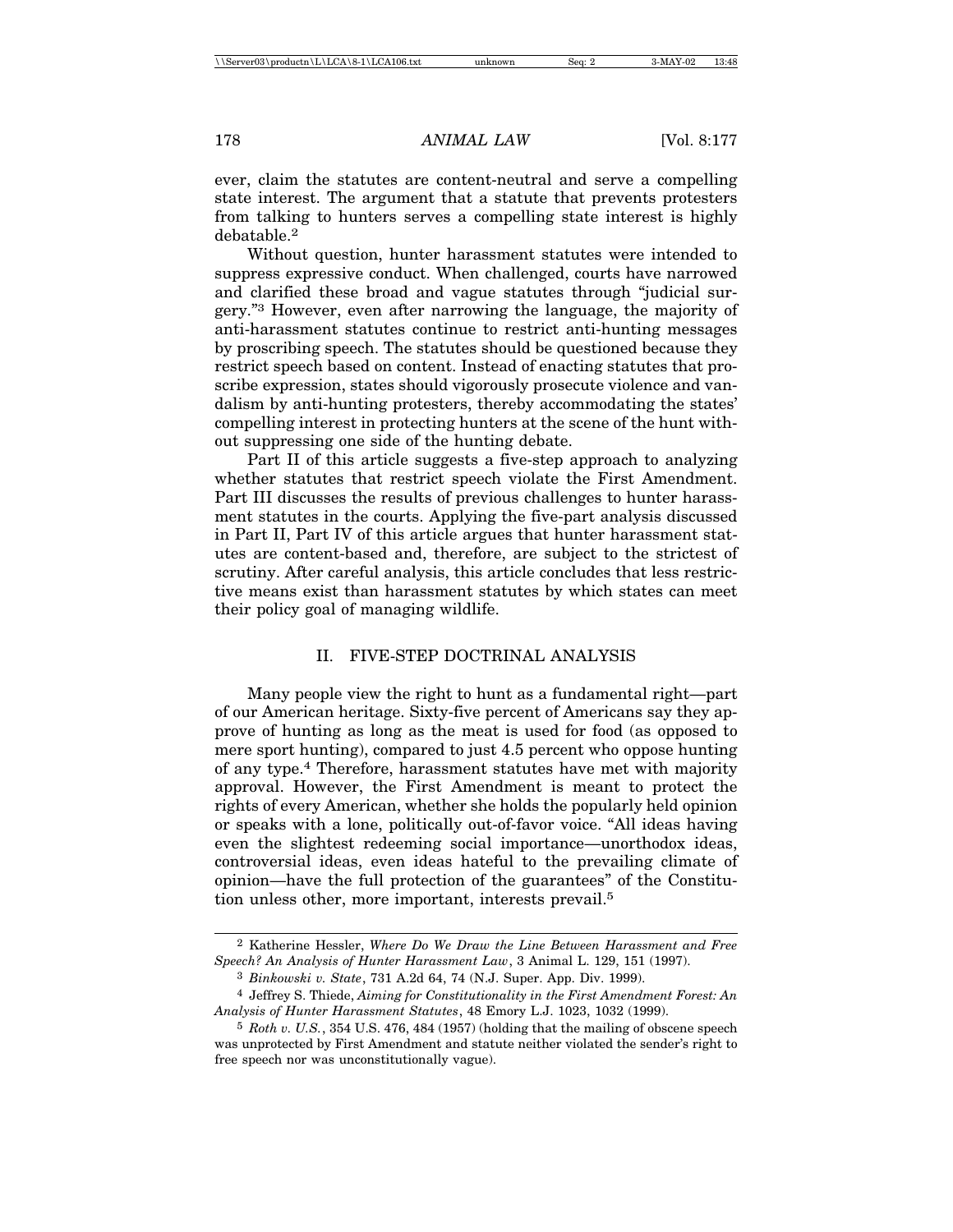While an anti-hunter is part of a small minority, she must nevertheless be able to express her opinion free from restrictions. The United States Supreme Court has held that "the government may not prohibit the expression of an idea simply because society finds the idea itself offensive or disagreeable."6 There must be ample room for expression, however unpopular, because today's dissonant voice may become tomorrow's foreteller of truth.7

In 1994, with no committee hearing or debate on the floor, Congress passed the Federal Recreational Safety and Preservation Act, also known as the Hunter's Rights Amendment.8 In addition, fortyseven states have enacted hunter harassment statutes. The goal of these statutes is to prevent anti-hunting protesters from interfering with a hunter's lawful right to hunt. Harassment statutes permit the government to support hunting while simultaneously protecting hunters from dissent and disturbance.<sup>9</sup>

According to lawmakers, hunter harassment statutes are necessary tools for managing wildlife populations. Hunting is a "government methodology" employed to control large deer populations in order to maintain numbers that do not adversely affect the environment.10 The argument is that hunting by private citizens prevents species' overpopulation.11 Even if that were true, no anecdotal evidence indicates that harassment of the hunt by protesters prevents the killing and culling of animals in the quantities necessary to meet state wildlife management needs.<sup>12</sup>

Furthermore, assuming that the government is correct and hunters are needed to manage wildlife populations, it is still not clear that state wildlife interests justify the regulation of anti-hunters' expressive verbal conduct. Any potential harm resulting from persuading hunters not to hunt pales in comparison to the harm resulting from the restriction of anti-hunters' right to free expression.<sup>13</sup>

Hunter harassment statutes prohibit all protest activities intended to discourage hunters from hunting. For example, Illinois' Hunter Interference Prohibition Act states that "[a]ny person . . . with intent to dissuade or otherwise prevent the [lawful] taking" of a wild

*Id.*

<sup>6</sup> *Texas v. Johnson*, 491 U.S. 397, 414 (1989).

<sup>7</sup> John Stuart Mill, *On Liberty and Other Writings* 20 (Stefan Collini ed., Cambridge U. Press 1989).

If all mankind minus one were of one opinion and only one person were of the contrary opinion, mankind would not be more justified in silencing that person than he, if he had the power, would be justified in silencing mankind . . . If the opinion is right, they are deprived of the opportunity of exchanging error for truth; if wrong, they lose . . . the livelier impression of truth.

<sup>8</sup> 16 U.S.C. §§ 5201–5207 (2000); Hessler, *supra* n. 2, at 135–36. 9 Hessler, *supra* n. 2, at 158.

<sup>10</sup> *Binkowski v. State*, 731 A.2d 64, 71 (N.J. Super. App. Div. 1999).

<sup>11</sup> *State v. Ball*, 2000 Conn. Super. LEXIS 3003 at \*27 (October 3, 2000).

<sup>12</sup> Hessler, *supra* n. 2, at 153.

<sup>13</sup> *Id*. at 161.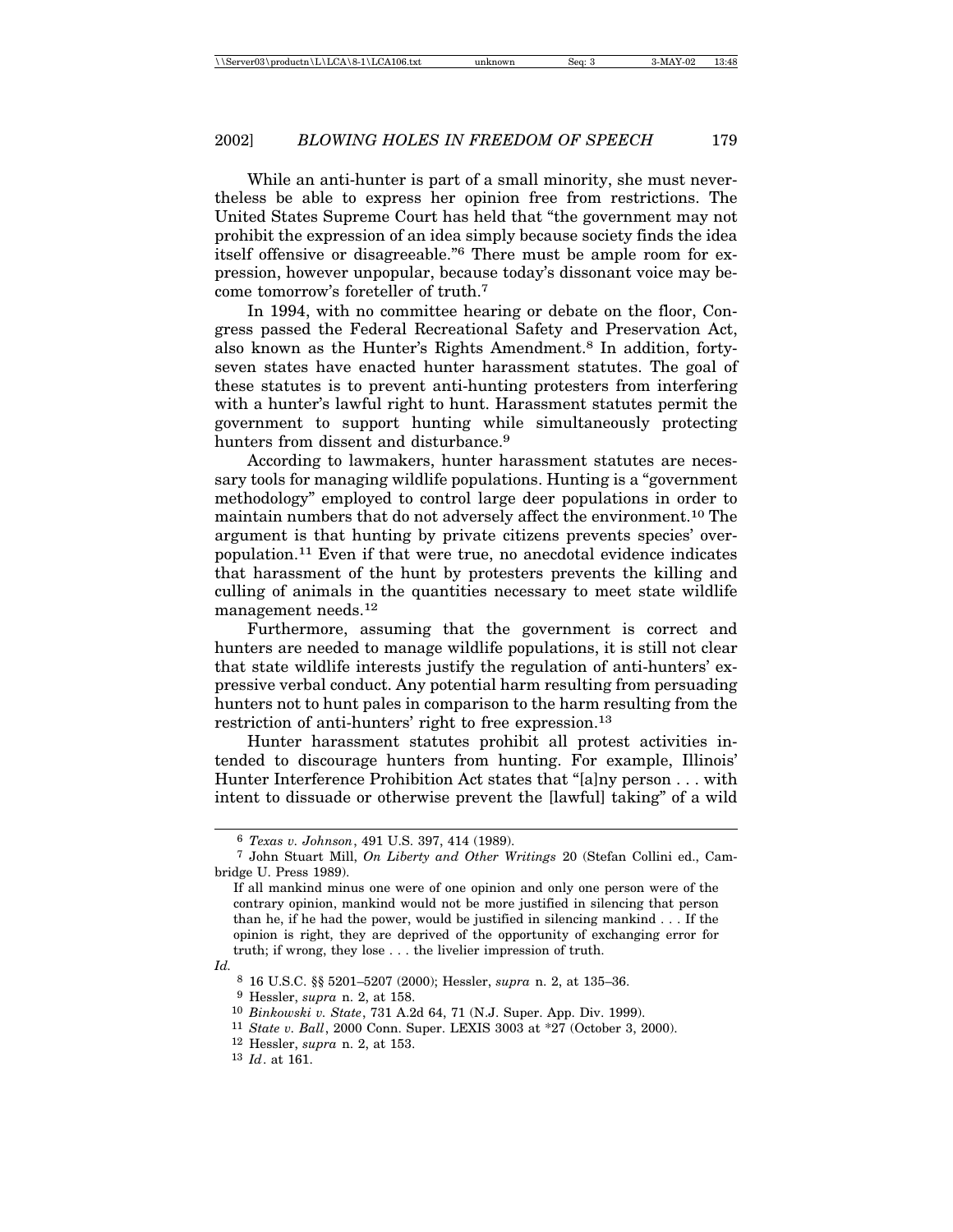animal is guilty of a misdemeanor.14 Similarly, Wisconsin's statute declares that "[n]o person may interfere with . . . lawful hunting [by] impeding . . . a person who is engaged in lawful hunting."15 Connecticut's statute reads: "[a] person violates this section when he intentionally or knowingly . . . blocks, impedes or otherwise harasses another person . . . engaged in the process of lawfully taking wildlife."<sup>16</sup>

On their faces, these statutes do not appear to restrict free speech. While it is clear that hunter harassment statutes prohibit interference with the hunt by a protester's conduct, it is somewhat less obvious that the statutes also proscribe speech. In hunter harassment statutes, "establishing the line between 'permissible speech' and 'impermissible conduct' is constitutionally challenging."<sup>17</sup>

To determine if a particular statute violates a person's First Amendment right to free speech, five analytical doctrines have been applied. These doctrines test the constitutionality of statutes and regulations and include content-based versus content-neutral analysis; time, place, and manner; overbreadth; vagueness; and pubic forum analysis.18

In analyzing a hunter harassment statute, a court must first establish that the restriction is one that has been imposed by the government, and therefore implicates the free speech clause.19 If the statute meets this threshold, a court must then determine whether the prohibited conduct is "sufficiently expressive" to be protected by the First Amendment.<sup>20</sup> In order to warrant this protection, the speaker must intend to "convey a particularized message," and it must be likely that the message is understood by those who perceive it. $21$ 

## *A. Content-Based Versus Content-Neutral*

To determine if a statute restricts expressive content, the principal inquiry is "whether the government has adopted a regulation of speech because of the disagreement with the message it conveys."<sup>22</sup> A restriction is deemed content-based if it limits communication based on the content of the message.23 Content-based restrictions are subject

<sup>14</sup> 720 Ill. Comp. Stat. Ann. § 125 (West 2001).

<sup>15</sup> Wis. Stat. Ann. § 29.083 (West 2000).

<sup>16</sup> Conn. Gen. Stat. Ann. § 53a–183a(b) (West 2000). A violation of this law is a Class C misdemeanor. *Id*. § 53a–183a(d).

<sup>17</sup> Hessler, *supra* n. 2, at 129.

<sup>18</sup> Kevin Francis O'Neill*, A First Amendment Compass: Navigating the Speech Clause with a Five-Step Analytical Framework*, 29 SW. U. L. Rev. 223, 226 (2000).

<sup>19</sup> *Id.*

<sup>20</sup> Hessler, *supra* n. 2, at 140.

<sup>21</sup> *Spence v. Washington*, 418 U.S. 405, 410–11 (1974).

<sup>22</sup> *Ward v. Rock Against Racism*, 491 U.S. 781, 791 (1989).

<sup>23</sup> Geoffrey R. Stone, *Restrictions on Speech Because of Its Content: The Peculiar Case of Subject Matter Restrictions*, 46 U. Chi. L. Rev. 46, 47 (1978).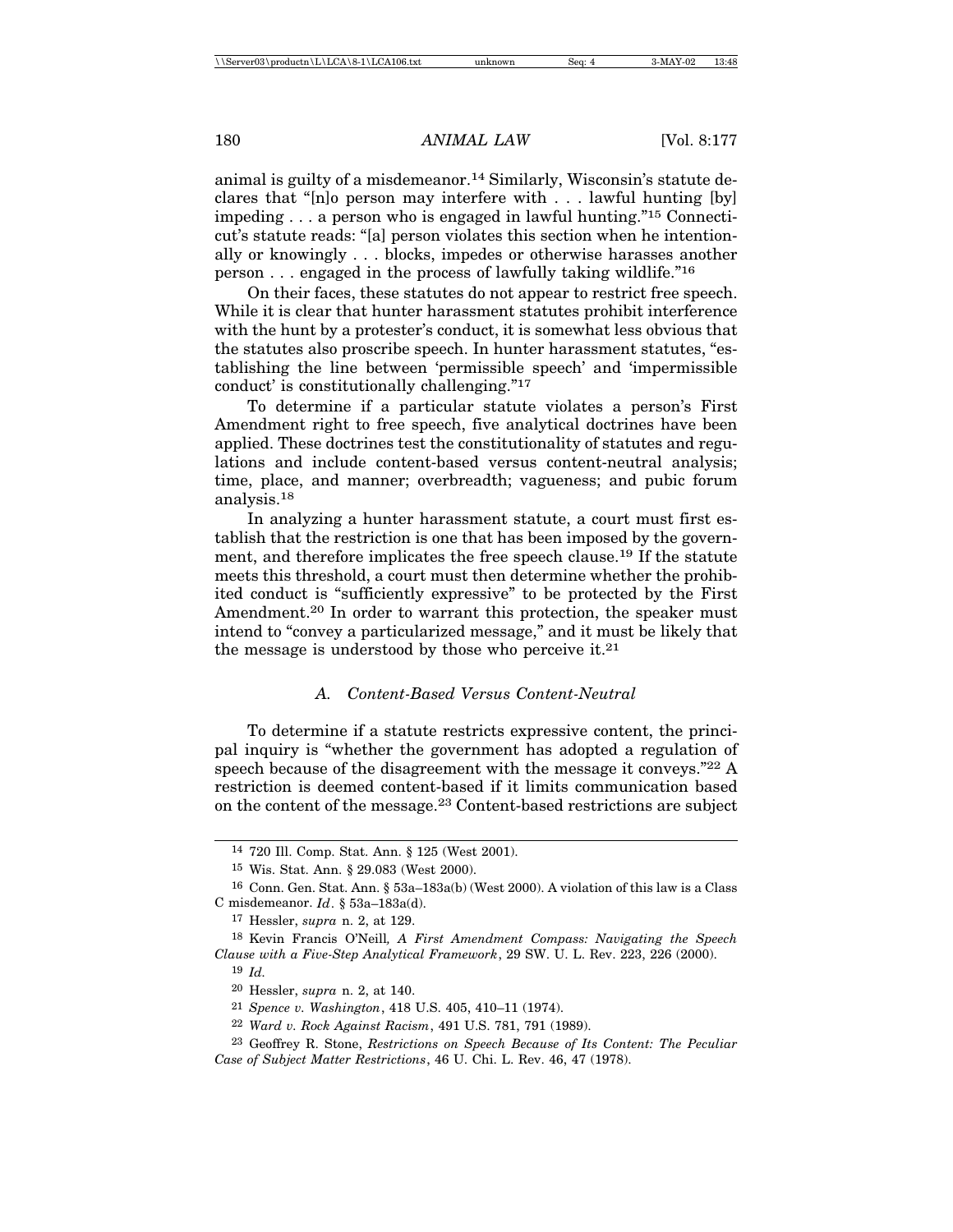to strict scrutiny because such restrictions prevent certain messages from being heard.24

When restrictions are deemed content-based, courts will uphold them only if they are narrowly drawn and serve a compelling state interest.25 The government may proscribe a message either directly or indirectly. In hunter harassment statutes, the message is proscribed directly by targeting specific topics.26 The statutes also restrict the message indirectly, as they prohibit "undesirable *conduct* . . . as a means of punishing controversial *speech*."27

Content-neutral restrictions, on the other hand, are aimed at "non-communicative impact."28 With content-neutral restrictions, the government can restrict the flow of information to meet other, broader goals. A regulation that is unrelated to the content of expression is considered content-neutral despite an incidental effect on the speaker's freedom of expression,<sup>29</sup> provided the impact is not unnecessarily restrictive.<sup>30</sup>

Regulations that restrict speech in specific contexts present courts with a unique challenge. These "situational restraints" are not content-neutral, yet they do not affect a large number of people. Situational restraints "deliberately or negligently distort the 'marketplace of ideas' in favor of a particular viewpoint."<sup>31</sup>

Where a court determines that a statute is content-neutral, the government can restrict otherwise protected speech regardless of its content.32 Even if a content-neutral statute has a discriminatory impact on speech, it is still deemed to be content-neutral if its objective "neither advances nor inhibits a particular viewpoint."33 Content-neutral speech must withstand intermediate scrutiny, which requires that the speech restriction be justified by the government without reference to content of the regulated speech and that it be narrowly tailored.34 In addition, there must be adequate alternative channels of communica-

32 O'Neill, *supra* n. 18, at 245.

33 William J. Thurston, *Shh* . . . *Be Vewy, Vewy Quiet* . . . *We're Hunting Wabbits.* . . . *(And a Proper Interpretation of the Illinois Hunter Interference Prohibition Act)*, 24 S. Ill. U. L.J. 181, 187 (1999).

<sup>24</sup> Bradford J. Roegge*, Survival of the Fittest: Hunters or Activists? First Amendment Challenges to Hunter Harassment Laws*, 72 U. Det. Mercy L. Rev. 437, 451 (1995).

<sup>25</sup> O'Neill, *supra* n. 18, at 227.

<sup>26</sup> *Id.* at 228.

<sup>27</sup> *Id.* at 229 (emphasis in original).

<sup>28</sup> *Clark v. Community for Creative Non-Violence*, 468 U.S. 288, 313 (1984) (Marshall & Brennan, JJ., dissenting).

<sup>29</sup> Lance J. Schuster, *State v. Lilburn and State v. Casey: Harassing Hunters with the First Amendment,* 32 Idaho L. Rev. 469, 477 (1996) (citing *Ward v. Rock Against Racism*, 491 U.S. 791 (1989)).

<sup>30</sup> *See e.g. State v. Lilburn*, 875 P.2d 1036, 1042 (Mont. 1994).

<sup>31</sup> Daniel A. Farber & John E. Nowak, *The Misleading Nature of Public Forum Analysis: Content and Context in First Amendment Adjudication*, 70 Va. L. Rev. 1219, 1225 (1984).

<sup>34</sup> *Clark v. Community for Creative Non-Violence*, 468 U.S. 288, 293 (1984) (threeprong test for intermediate scrutiny).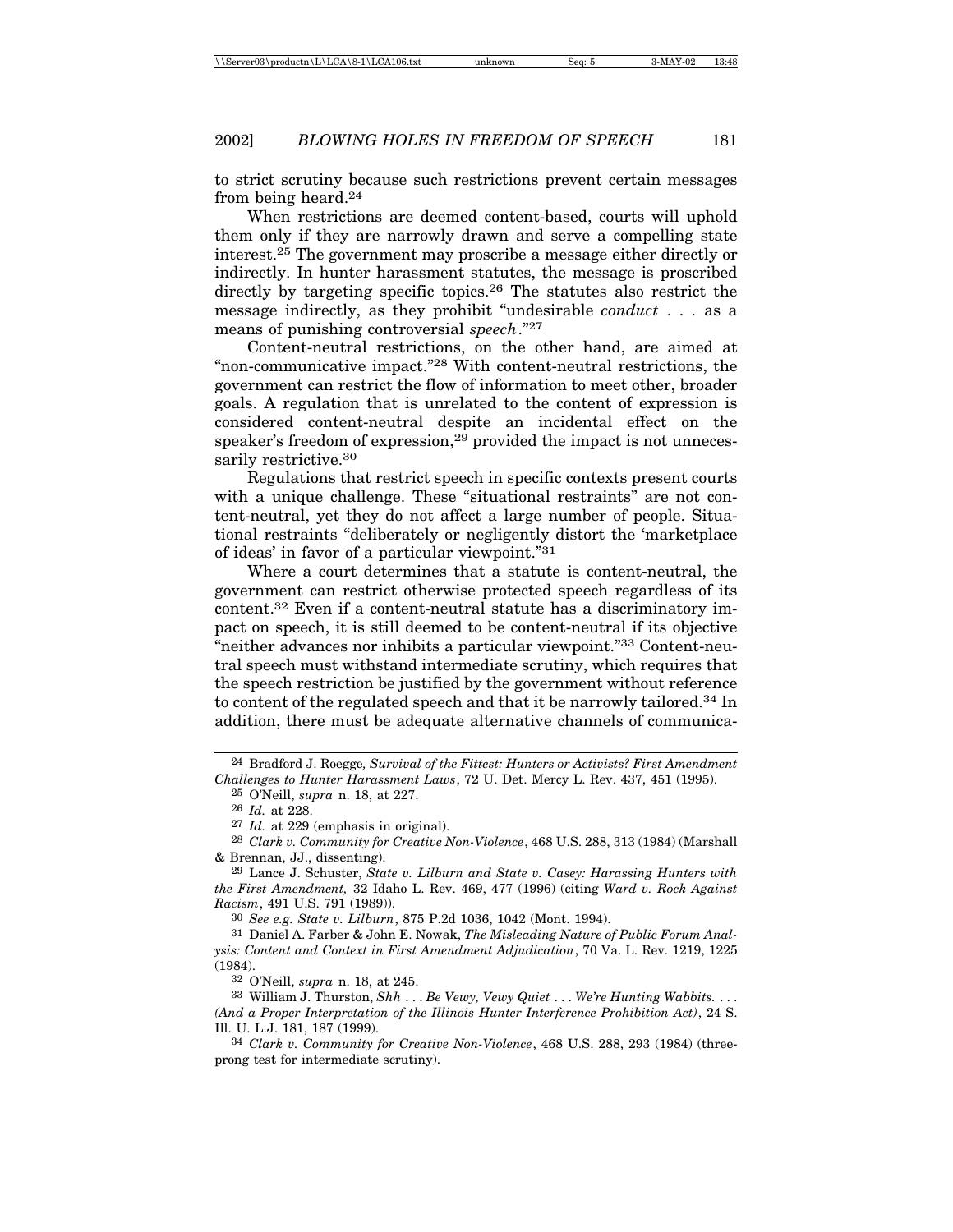tion available.35 The court must decide whether incidental restrictions on freedom of expression are warranted by the purpose of the government regulation.36 An alternative channel of communication is deemed adequate if a speaker can reach her intended audience.<sup>37</sup>

#### *B. Time, Place, and Manner*

If a statue or regulation is determined to be content-neutral, then it is subject to analysis to determine whether it is a reasonable time, place, and manner restriction.38 Time, place, and manner restrictions do not regulate the content of a message but rather when, where, and how a message can be communicated.<sup>39</sup>

Proponents of harassment statutes contend that the statutes are content-neutral because they are intended to prevent interference with the hunt, regardless of the particular message. In other words, proponents would say that it would not matter whether someone interfered with the hunt by yelling "good morning," by holding up a placard that read "Happy Birthday, Bill," by softly singing a hymn, or by repeatedly slamming a car door. Proponents of the statutes argue that it is the act of intentional interference with the hunt, not the expressive message being communicated, that the statutes prohibit. Many consider hunter harassment laws constitutionally permissible time, place, and manner restrictions because expression is only restricted during a lawful hunt.40

#### *C. Overbreadth*

A statute is analyzed for overbreadth to determine if it is tailored narrowly enough to achieve its goal. If the court finds that the law under which a person is convicted is so broad that it could be used against persons engaging in protected First Amendment activities, then it is deemed unconstitutional under the overbreadth doctrine.<sup>41</sup>

Statutes that are more concerned with regulating conduct rather than speech are less likely to be struck down under the overbreadth doctrine.42 Accordingly, supporters of hunter harassment laws argue that the statutes are not overbroad because they restrict all conduct, verbal and non-verbal, that interferes with the hunt.43 Hunters argue that the verbal expression that accompanies the conduct is not rele-

<sup>35</sup> *U. S. v. Grace*, 461 U.S. 171, 177 (1983).

<sup>36</sup> Thiede, *supra* n. 4, at 1043.

<sup>37</sup> *Bay Area Peace Navy v. U.S.*, 914 F.2d 1224, 1229 (9th Cir. 1990).

<sup>38</sup> O'Neill, *supra* n. 18, at 227.

<sup>39</sup> Schuster, *supra* n. 29, at 479.

<sup>40</sup> Thurston, *supra* n. 33, at 185.

<sup>41</sup> *Broadrick v. Oklahoma*, 413 U.S. 601 (1973) (holding that overbroad statutes are forbidden unless they are subject to a limiting construction).

<sup>42</sup> *Id*. at 615–16.

<sup>43</sup> Schuster, *supra* n. 29, at 481.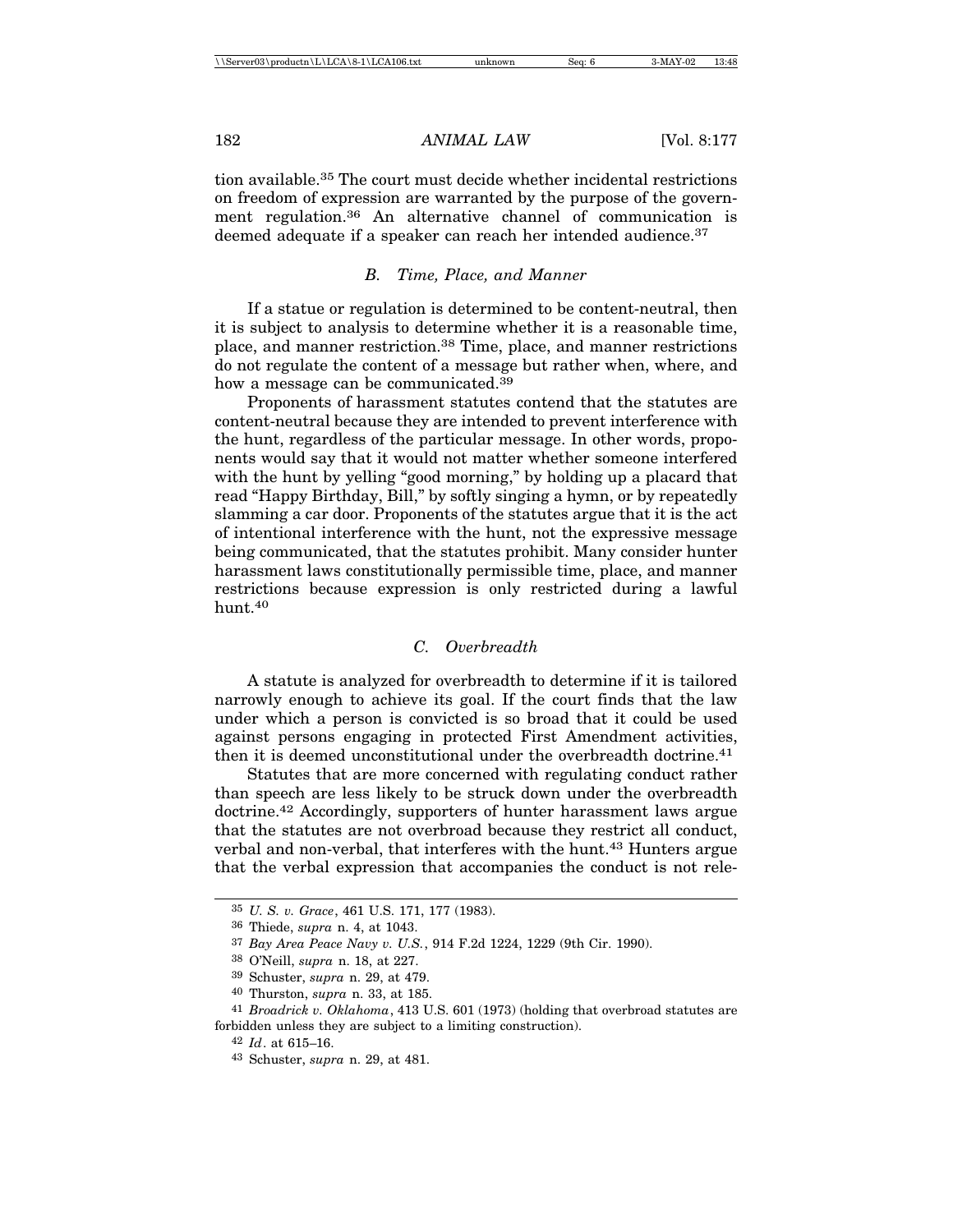vant, and therefore analysis under the overbreadth doctrine is inappropriate for hunter harassment statutes.<sup>44</sup>

#### *D. Void for Vagueness*

Next, a court determines whether the statute is void for vagueness, a test which applies in criminal as well as constitutional law cases.45 The void-for-vagueness doctrine requires that all laws be drafted with sufficient clarity, to inform individuals of precisely what actions are prohibited under the statute.46 A statute must provide a "person of ordinary intelligence [with] a reasonable opportunity to know what is prohibited" and must provide "explicit standards" to ensure that the statute is not enforced arbitrarily.47 Without such clarity, a person could be subject to prosecution even though she reasonably believed her conduct to be lawful.

Vague and unclear statutes can have a chilling effect on expression. To survive a void-for-vagueness challenge, a statute must be drafted narrowly and with specificity,<sup>48</sup> because clear statutes are more likely to reflect the goal of the legislature to regulate certain categories of speech.49

## *E. Public Forum*

Finally, to determine if a speech-restrictive statute is constitutional, courts apply the forum principle.50 The forum is the location where the challenged speech occurs. There are three types of fora: traditional, designated or limited, and non-public.51 Depending on whether the forum is public, designated or limited, or non-public, the court applies either heightened or lowered scrutiny to the speech restriction.52

A traditional public forum is a location where the express purpose of the forum is public assembly and communication of ideas.53 The designated or limited public forum is a government-provided location meant to support indiscriminate public speech and assembly.<sup>54</sup> A nonpublic forum is a place not traditionally viewed as a platform for unrestrained communication. Even in a non-public forum, the government

<sup>44</sup> *Id*.

<sup>45</sup> *Id*.

<sup>46</sup> *U.S. v. Grace*, 461 U.S. 171, 181 (1982) (holding that statutory language did not encompass the activities for which arrests were threatened).

<sup>47</sup> *Grayned v. City of Rockford*, 408 U.S. 104, 108 (1972).

<sup>48</sup> Thiede, *supra* n. 4, at 1041.

<sup>49</sup> John E. Nowack & Ronald D. Rotunda, 4 *Treatise on Constitutional Law* § 20.9 (3d ed., West 1999) (citing *NAACP v. Button*, 371 U.S. 415, 432–33 (1963).

<sup>50</sup> O'Neill, *supra* n. 18, at 225.

<sup>51</sup> *E.g. U.S. v. Fee*, 787 F. Supp. 963, 968 (D. Colo. 1992).

<sup>52</sup> Schuster, *supra* n. 29, at 488.

<sup>53</sup> *Hague v. CIO*, 307 U.S. 496, 515 (1939).

<sup>54</sup> *Perry Educ. Assn. v. Perry Loc. Educ. Assn.*, 460 U.S. 37, 45 (1983) (citing *Hague*

*v. CIO*, 307 U.S. 496, 523 (1939)).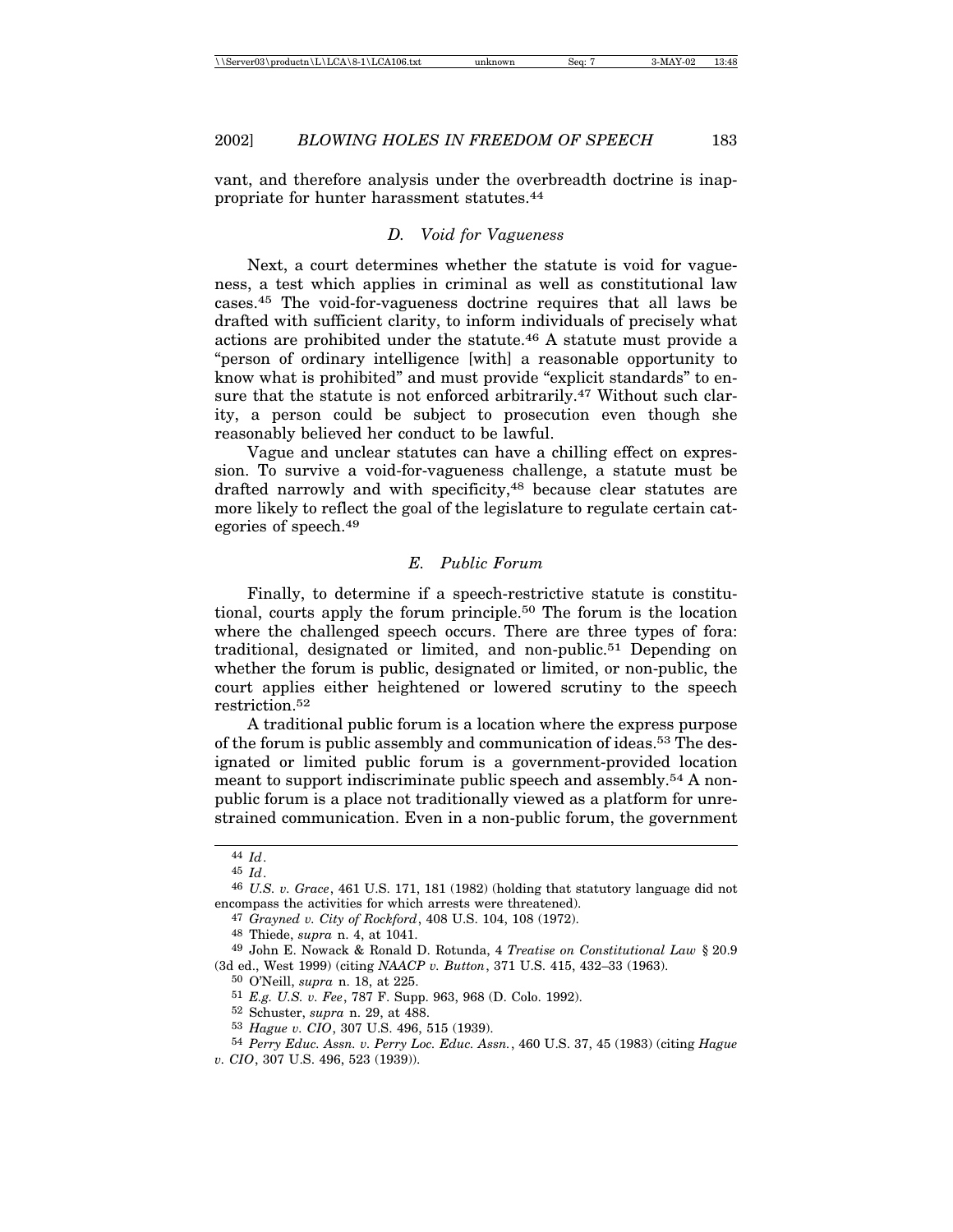may not grant use of the forum to "people whose views it finds acceptable, but deny use to those wishing to express less favored views."<sup>55</sup>

In *U.S. v. Fee*, 56 environmental protesters intentionally entered a closed portion of a National Forest to "protest the cutting of ancient forests."57 The court did not decide the issue of whether the area was a limited or traditional public forum. It did, however, say that the legal analysis was the same for both,<sup>58</sup> and that "[t]he Government may regulate expressive activity in a public or limited forum by reasonable restrictions . . . [if they are] tailored to serve substantial government interests."59 In a public forum, content-based restrictions are subject to strict scrutiny. In a non-public forum, the regulation must be merely reasonable.60 The United States Supreme Court has held that the threshold issue in determining whether a forum is public or non-public is the government's intent to open up public property for expression.<sup>61</sup>

The forum principle has led to constitutional challenges to hunter harassment statutes.<sup>62</sup> Even though public park hunting grounds are not places traditionally set aside by the government for free expression of ideas, public parks are places where vast numbers of citizens congregate. Nonetheless, the government has argued that the purpose of public hunting grounds is to manage natural resources while permitting hunters to experience nature in a traditional manner—not to provide citizens a place to express their ideas.<sup>63</sup>

## III. COURT CHALLENGES TO HUNTER HARASSMENT STATUTES

The preceding section provided the analytical framework to help distinguish between the overlapping doctrines and their relationship to one another and to the speech being restricted. What follows are judicial applications and interpretations of these doctrines in the context of hunter harassment statutes.

One autumn morning, part-time waitress Francelle Dorman was arrested for walking and talking with goose hunters.64 Dorman asked the hunters,

"Why is it you can't admit that you get a thrill out of killing?" but they didn't say too much. They were kind of disgusted with my views. Then I said to them, "You wound and mutilate more than you kill, and leave the geese to die a terrible death." One of the hunters had a beautiful dog and I

<sup>55</sup> *U.S. v. Kokinda*, 497 U.S. 720, 725–26 (1990) (holding that decisions as to who may use a public forum cannot be "arbitrary, capricious, or invidious").

<sup>56</sup> 787 F. Supp. at 963.

<sup>57</sup> *Id.* at 965. 58 *Id.* at 968.

<sup>59</sup> *Id*.

<sup>60</sup> Roegge, *supra* n. 24, at 457.

<sup>61</sup> *Cornelius v. NAACP Legal Def. Educ. Fund*, 473 U.S. 788, 802 (1985).

<sup>62</sup> *State v. Ball*, 627 A.2d 892, 896 (Conn. 1993).

<sup>63</sup> Thiede, *supra* n. 4, at 1047.

<sup>64</sup> *Dorman v. Satti*, 678 F. Supp. 375, 378 (D. Conn. 1988).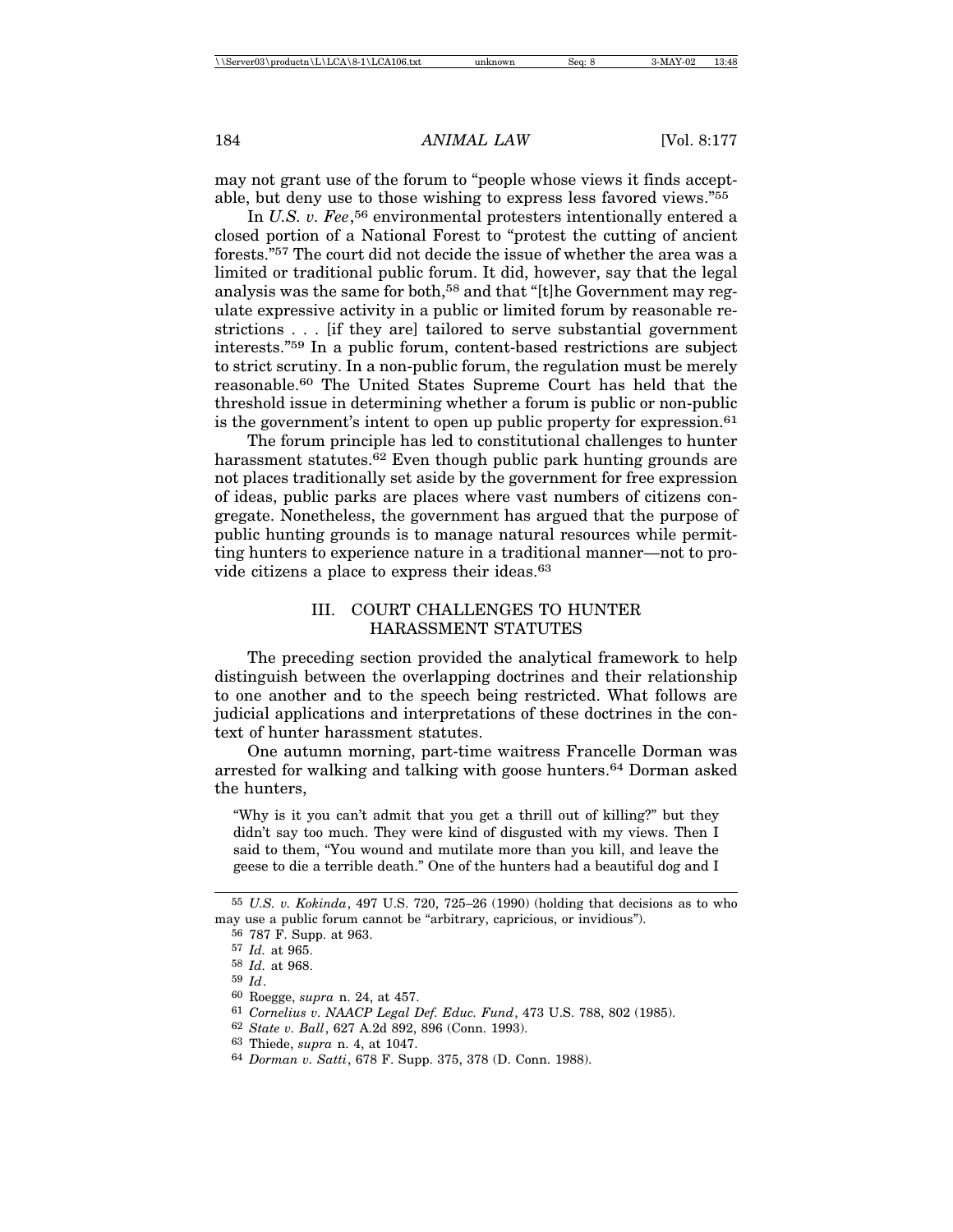asked him, "Suppose someone shot your dog? Wouldn't you be outraged?" Basically, I tried to reason with them. I didn't yell or raise my voice.65

The hunters characterized the exchange differently. Roger Hurley, one of the hunters with whom Dorman spoke, stated:

[She] laid into us about hunting and killing wildlife. She made it clear that she was going to stay there and not let us hunt. She was relentless. . . . We were very polite to her and took turns talking to her, but we weren't out there to talk. . . . We wanted to hunt.  $^{66}$ 

As a result of this interaction, Dorman was charged with violating the Connecticut Hunter Harassment Act.<sup>67</sup>

To date, the United States Supreme Court has refused to hear challenges regarding the constitutionality of hunter harassment statutes. However, individuals have challenged such statutes in many lower courts across the United States, with the judgments disappointingly inconsistent.

In *State v. Lilburn*, Montana's hunter harassment statute was deemed constitutional.68 In *State v. Casey*, Idaho's statute was held to be vague and overbroad.69 In *People v. Sanders*, a portion of Illinois' statute was held to be unconstitutional and was severed from the statute, with the remainder left intact.70 In *Dorman v. Satti*, the court ruled that Connecticut's statute violated the First Amendment.71

Most courts presented with the issue have held that hunter harassment statutes are unconcerned with the messages of speakers and are therefore content-neutral. Because they do not prohibit particular messages, the statutes are subject to time, place, and manner analysis, rather than the strict scrutiny analysis required for content-based restrictive speech.72 However, in their current state, hunter harassment laws allow "police to arrest a person for quietly asking a hunter not to kill a deer."<sup>73</sup>

In *Sanders*, the court held that a "dissuade clause" contained in the statute made a portion of the statute content-based and therefore unconstitutional.74 A dissuade clause carries a connotation of using argument, reasoning, entreaty, admonition, advice or appeal to convey a

71 *Dorman v. Satti*, 678 F. Supp. 375, 377 (D. Conn. 1988).

72 Aileen M. Ugalde, *The Right to Bear Arms: Activists' Protests Against Hunting*, 45 U. Miami L. Rev. 1109, 1134 (1991).

73 *Id.*

<sup>65</sup> Sharon L. Bass, *Law Shielding Hunters Put to the Test,* N.Y. Times 11C, (Apr. 13, 1986).

<sup>66</sup> *Id.*

<sup>67</sup> *Satti v. Dorman*, 490 U.S. 1099 (1989) (denial of certiorari).

<sup>68</sup> 875 P.2d 1036, 1044 (Mont. 1994)(holding that hunter harassment statute was content-neutral and neither unconstitutionally overbroad nor vague).

<sup>69</sup> 876 P.2d 141 (Idaho 1994).

<sup>70</sup> 696 N.E.2d 1144, 1149 (Ill. 1998) (holding a portion of Illinois Hunter Interference Prohibition impermissibly vague and overbroad).

<sup>74</sup> 696 N.E.2d at 1144.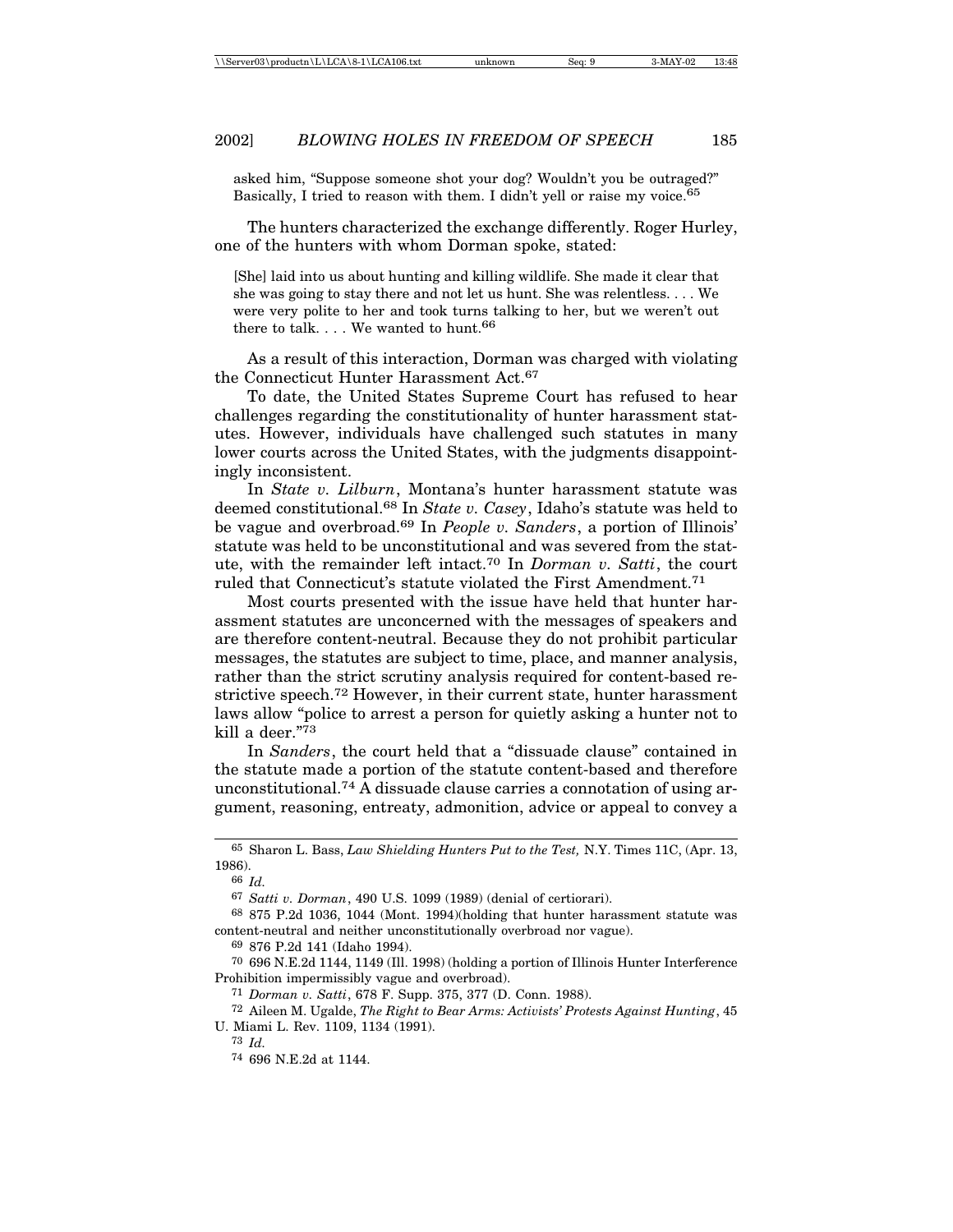message."75 By making dissuasion illegal, the Illinois legislature essentially shut off one half of the debate about hunting.<sup>76</sup>

Despite these holdings, proponents of the statutes still do not agree that a dissuade clause unconstitutionally attempts to silence persons intending to convey a particular message.77 According to one legal scholar, the real issue is to the intended effect of the message, not the content of the message *per se*. 78

#### *A. People v. Sanders*

On its face, it would seem that the five-part doctrinal analysis lends itself to a fairly straightforward application in determining First Amendment violations. However, the application of the doctrines in the courts has been less straightforward.

For example, in 1996, Robert Sanders was charged with interfering with the lawful taking of a wild animal when he yelled at a hunter to dissuade her as she attempted to shoot a deer.79 Sanders argued that the harassment statute was overbroad. The Illinois Appellate Court agreed, and held that the term "dissuade" in the statute was "vague, overbroad, and violative of due process with respect to the protection of freedom of speech."<sup>80</sup>

The State, arguing that the statute was not overbroad, appealed to the Illinois Supreme Court.81 Although Sanders agreed with the lower court's result, he asked the Illinois Supreme Court to first subject the statute to a content-neutrality inquiry. As a result of that inquiry, the court held that the Illinois Hunter Interference Prohibition Act was a "content-based regulation not justified by a compelling state interest."82 Both the Illinois Supreme Court and the trial court were concerned with the word "dissuade" in the statute.83 The Illinois Supreme Court "fixed" the statute by severing the portion of the statute that contained the "dissuade" clause, a process known as "judicial surgery," and left the rest of the statute intact.84 Thus, the court "neutralize[d] a constitutional infirmity without altering any of the remaining prohibitions in the act."85

<sup>75</sup> *Id*. at 1147.

<sup>76</sup> *Id.*

<sup>77</sup> Thurston, *supra* n. 33, at 189.

<sup>78</sup> Thiede, *supra* n. 4, at 1051 ("As long as the dissuasion is disruptive to the hunt, the state has the same interest in regulating and protecting the hunting ground. The subjective intent of the individual dissuader is irrelevant.").

<sup>79</sup> 696 N.E.2d at 1146.

<sup>80</sup> *Id*.

<sup>81</sup> *Id*.

<sup>82</sup> *Id*. at 1149.

<sup>83</sup> *Id*. at 1148.

<sup>84</sup> *Id*. at 1149.

<sup>85</sup> *Id*.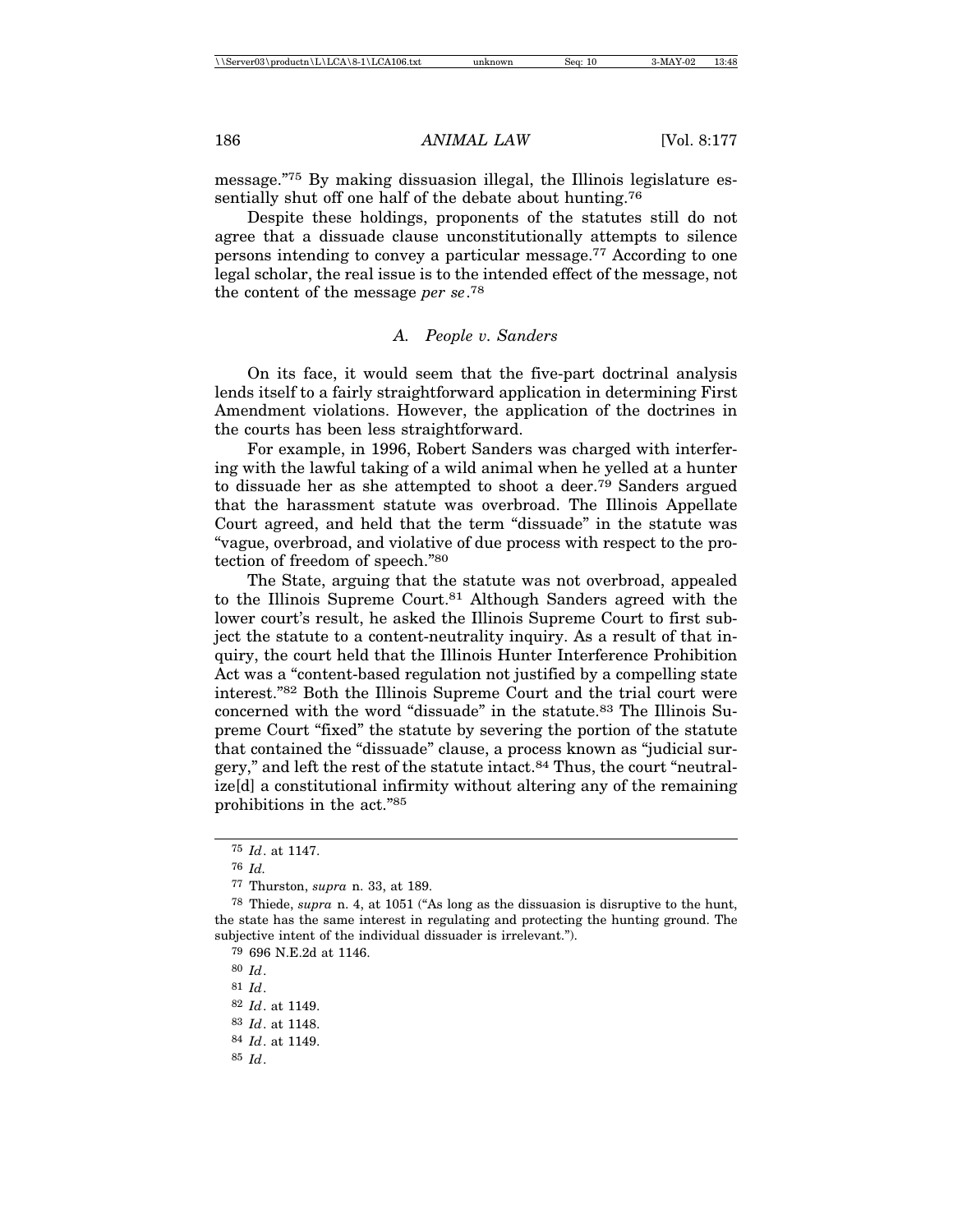#### *B. State v. Miner*

In *State v. Miner*, Jesse Miner was charged with hunter harassment after he and other anti-hunting protesters asked a group of bow hunters to consider changing their decision to kill deer. One of the protesters called the hunters "Bambi killers," and shortly thereafter, Miner was arrested.<sup>86</sup> At trial, the state argued that Miner and the others had interfered with the hunters' ability to hunt, in violation of the state harassment statute.87

On appeal, the Minnesota Court of Appeals held that the inclusion of the word "dissuade" in the Minnesota hunter harassment statute made the statute "a content-based regulation of speech and expressive conduct."88 Justice Peterson wrote:

The principal inquiry in determining content neutrality . . . is whether the government has adopted a regulation of speech because of disagreement with the message it conveys. The government's purpose is the controlling consideration. A regulation that serves purposes unrelated to the content of expression is deemed neutral, even if it has an incidental effect on some speakers or messages but not others.89

The court concluded that "to the extent that [the statute] applies to a person whose only intent is to dissuade the taking of a wild animal . . . the statute is impermissibly content-based."<sup>90</sup>

#### *C. State v. Casey*

In 1994, Claire Casey was charged with hunter harassment after she tried to explain to hunters that the birds they were preparing to kill were relatively tame and unafraid because they had been hand-fed by humans.91 When the hunters ignored her, she stood in front of them and shouted profanities.92 Because of Claire's conduct, the hunters missed their opportunity to kill the birds.<sup>93</sup>

The Idaho Supreme Court held that the statute was overbroad and that the statutory language "intent to interfere" reached a significant amount of speech protected by the Constitution.94 As a result, the court vacated Claire's conviction.<sup>95</sup>

<sup>86</sup> *State v. Miner*, 556 N.W.2d 578, 580 (Minn. App. 1996).

<sup>87</sup> *Id.* The protesters videotaped hunters and asked them why they wanted to kill deer. A park ranger arrested Miner and another protester after they refused to obey his order to leave the park. *Id*. at 580–81.

<sup>88</sup> *Id*. at 582.

<sup>89</sup> *Id*. (quoting *Ward v. Rock Against Racism*, 491 U.S. 781, 791 (1989)).

<sup>90</sup> *Id.* at 583.

<sup>91</sup> *State v. Casey*, 876 P.2d 138, 139 (Idaho 1994).

<sup>92</sup> *Id.*

<sup>93</sup> *Id.*

<sup>94</sup> *Id*. at 140 (holding that statute proscribes a significant amount of constitutionally protected conduct and thus is overbroad).

<sup>95</sup> *Id.* at 141.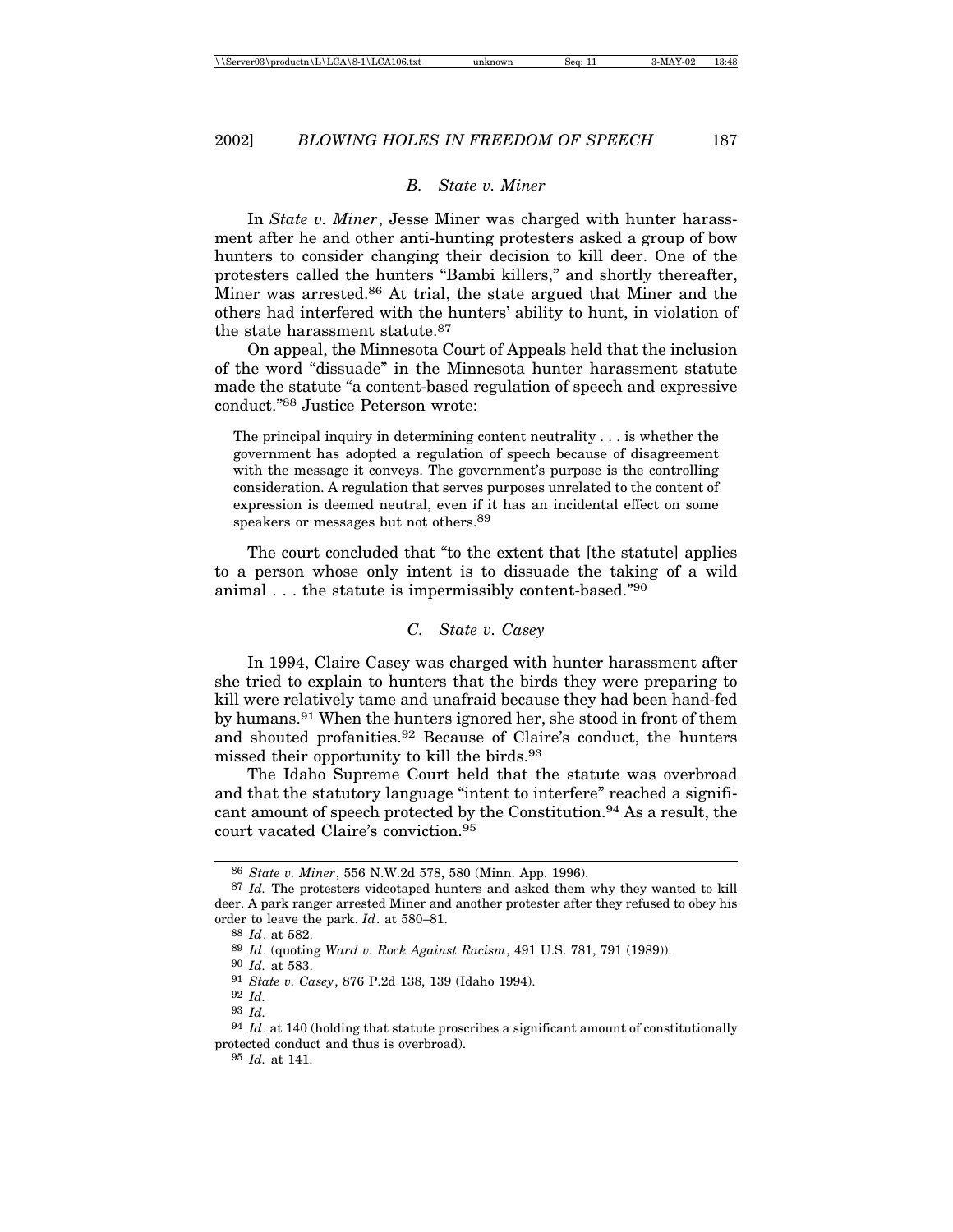#### *D. State v. Ball*

In a Connecticut case, Catherine Ball and other protesters approached a bow hunter preparing to enter a state wildlife management area.96 The protesters told the hunter that they intended to follow him into the park.97 After a conservation officer warned the protesters not to harass the hunter, the protesters followed the hunter into the park.98 Once the hunter got into position to hunt, the protesters formed a semicircle around the hunter and tried to dissuade him from hunting.<sup>99</sup> The hunter then called the conservation officer, who arrested the protesters.<sup>100</sup>

At her hearing, Ball argued that the hunter harassment statute was content-based for three reasons.<sup>101</sup> First, the provision insured that only those citizens whose words or conduct conveyed an antihunting message would be prosecuted.<sup>102</sup> Second, the statute was created solely to protect hunters from anti-hunting protests.103 Third, the restrictions fell "disproportionately upon the shoulders of anti-hunting groups."104

The Connecticut Supreme Court disagreed and found the statute content-neutral because:

it restricts *all* the expressive conduct . . . whenever such expressive conduct intentionally or wrongfully interferes with hunting . . . we see no viable distinction between the regulation of camping in a public park and the regulation of interference with hunting in a public park.<sup>105</sup>

However, the court remanded the case to the trial court to determine the nature and extent of the public interest served by the hunter harassment statute and whether the regulation met that interest.106 Although this was not an issue at trial, the court believed an evidentiary inquiry was necessary to determine whether the public parks are public fora.<sup>107</sup>

Justice Berdon's dissenting opinion in *Ball* agreed that the statute was content-neutral, but he was troubled by the phrase "otherwise harasses"108 therein contained:

106 *Id.* at 899–900.

<sup>96</sup> *State v. Ball*, 627 A.2d 892, 895 (Conn. 1993).

<sup>97</sup> *Id.*

<sup>98</sup> *Id.*

<sup>99</sup> *Id.*

<sup>100</sup> *Id.* 101 *Id.* at 897.

<sup>102</sup> *Id.* at 897–98.

<sup>103</sup> *Id.* at 898.

<sup>104</sup> *Id*.

<sup>105</sup> *Id*. (emphasis in original).

<sup>107</sup> *Id*. at 899.

<sup>108</sup> *Id*. at 900 (emphasis in original) ("[The] trial court's attempt to narrow this broad sweeping text with limiting judicial gloss is inappropriate when the plain language of the statute is not susceptible to that construction.").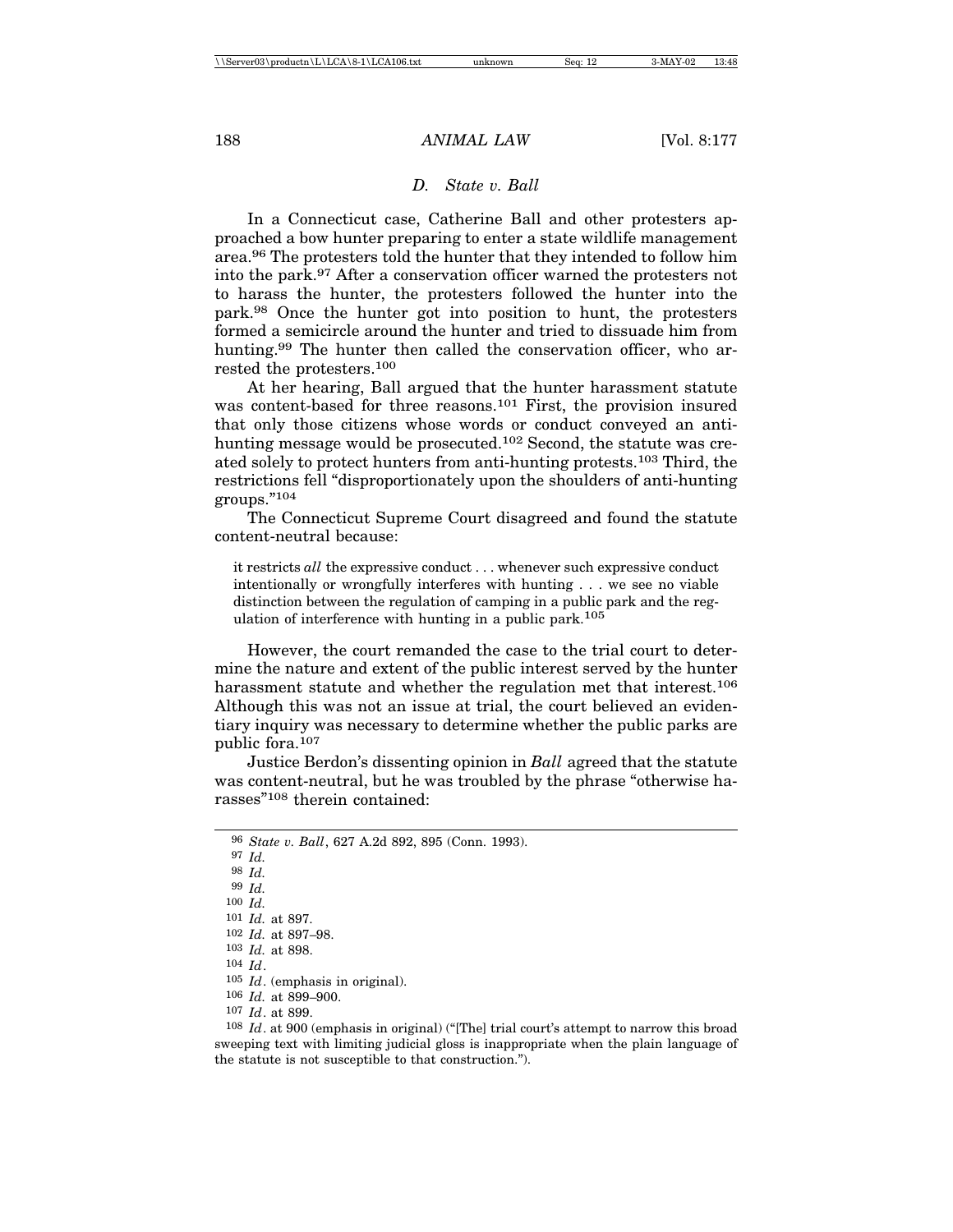I do not believe that the remand should focus on whether the legislation advances a *significant* state purpose . . . [but] whether the statute is *narrowly tailored* to achieve that end. . . . The Connecticut Hunter Harassment Act, stripped of its garb, was enacted to suppress speech.<sup>109</sup>

On remand, the trial court held that public lands used for hunting are not public fora.110 In addition, it held that the hunter harassment statute had been narrowly tailored to meet the State's needs.111 The court stated that "human activity must be guided by and in harmony with the systems of relationships among the elements of nature ... that the state may fulfill its responsibility as trustee of the environment for the present and future generations."<sup>112</sup>

## *E. Satti v. Dorman*

Waitress Francelle Dorman was arrested after talking with goose hunters. The prosecutor later dismissed the charges against Dorman.113 Following this dismissal, Dorman filed an action in federal court claiming that the Hunter Harassment Act was unconstitutional under the First, Fourth, and Fourteenth Amendments.114

Dorman's attorney contended that under the harassment statute, "the moment the hunter leaves the door, the wildlife belongs to him. If he feels anyone is trying in any way to interfere with the taking of his game, then he can call the police."115 The attorney feared that such harassment statutes represented the beginning of a tidal wave of "singling out special-interest groups and giving them legal privileges" that the rest of society did not possess.<sup>116</sup>

The District Court agreed and declared the Hunter Harassment Act constitutionally overbroad. The court stated that the Act swept "beyond the legitimate scope of the state's regulatory power over hunting and taking of wildlife."117 Additionally, because the purpose of the Act was to restrict conduct intended to prevent hunting, the statute "clearly encompasses communicative content."118 As such, the Act criminalizes a citizen's right of free expression.<sup>119</sup>

The Second Circuit affirmed the District Court's judgment.<sup>120</sup> Thus, the Connecticut Hunter Harassment Act was declared unconsti-

<sup>109</sup> *Id*. at 901 (emphasis in original).

<sup>110</sup> *State v. Ball*, 2000 Conn. Super. LEXIS 3003 at \*21 (Oct. 3, 2000) ("[The] fact that the state forests and parks are used by certain groups for expressive purposes does not change the essential nature of the public property in question.").

<sup>111</sup> *Id*.

<sup>112</sup> *Id*. at \*14–15 (state argued land not dedicated for purpose of expression).

<sup>113</sup> *Dorman v. Satti*, 862 F.2d 432 (2d Cir. 1988).

<sup>114</sup> *Id*.

<sup>115</sup> Bass, *supra* n. 65.

<sup>116</sup> *Id.*

<sup>117</sup> *Dorman v. Satti*, 678 F. Supp. 375, 383–84 (1988).

<sup>118</sup> *Id.* at 383.

<sup>119</sup> *Id.*

<sup>120</sup> *Dorman v. Satti*, 862 F.2d 432, 437 (2d Cir. 1988).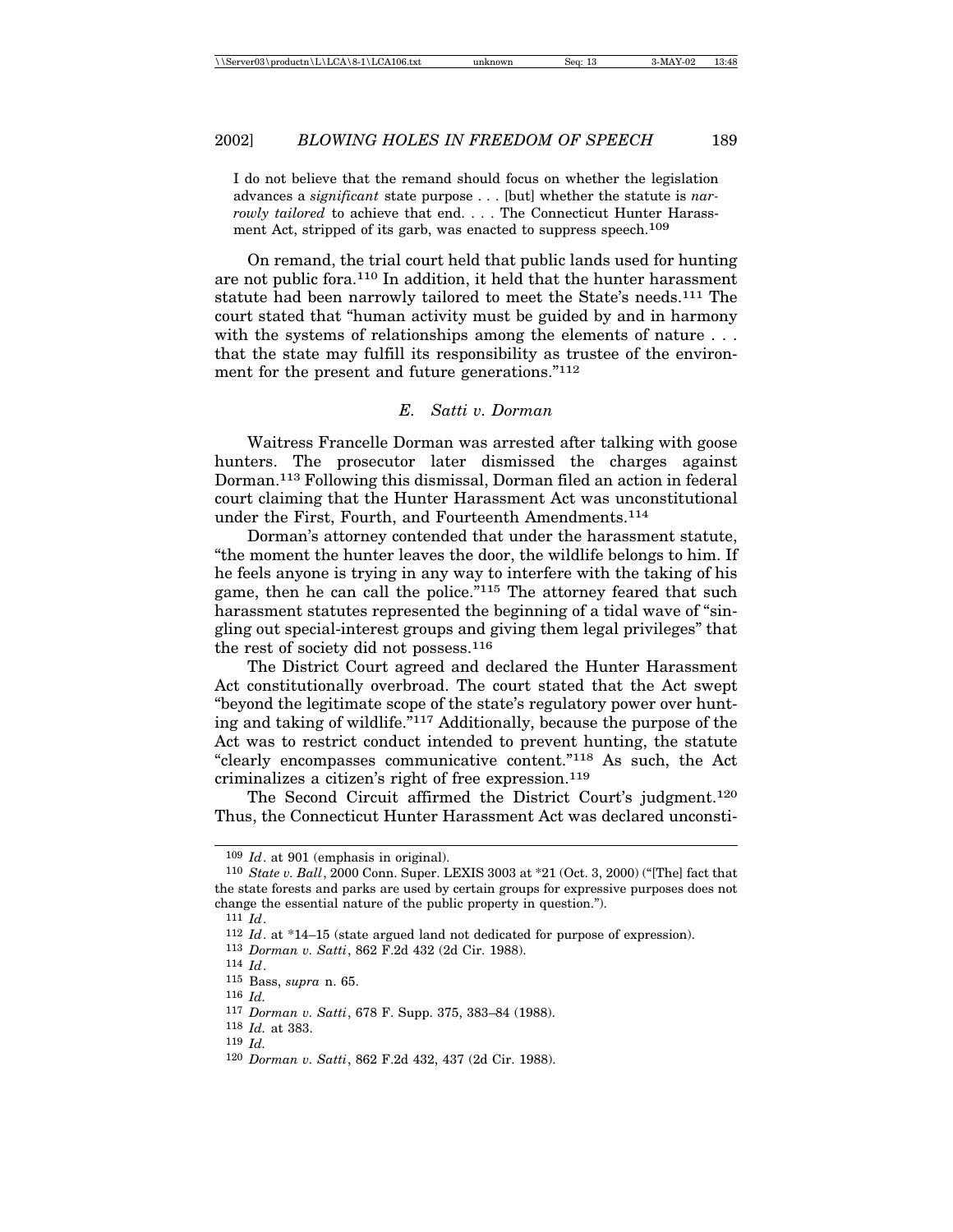tutional because it was content-based and designed to proscribe expression that would interfere with hunting. The Second Circuit held that the state made "no showing that protecting hunters from harassment constitutes a compelling state interest."121

#### *F. Binkowski v. State*

Animal advocate and veterinarian Dr. Binkowski was not charged with violating New Jersey's hunter harassment statute.122 She nonetheless filed a complaint, alleging that the statute was unclear regarding which protest activities it made criminal.123 Rutgers University law professor Gary Francione drafted Binkowski's complaint, arguing that because New Jersey's hunter harassment statute was unclear, Binkowski felt that even a peaceful protest could lead to an arrest, and thus stifled her constitutional rights of free speech and assembly.<sup>124</sup>

Binkowski's complaint alleged that the hunter harassment statute restricted citizens' rights to peaceably assemble and engage in speech and expressive conduct in a traditional public forum, that it restricted peaceful protests, and that it regulated speech based upon its content.125 The complaint also alleged that the statute infringed on hunting opponents' rights of freedom of speech and assembly, whereas hunting supporters were immune from the threat of criminal penalty.126 In addition, Binkowski's complaint alleged that the statute was overbroad because it prohibited the right to protest on public land, that it was vague because it did not state specifically what expression was prohibited, and that it restricted Binkowski from exercising her freedom of religion (because she adheres to the "principle of sanctity of life," which motivates her to communicate with hunters and others).<sup>127</sup>

The Superior Court of New Jersey, Appellate Division, held the statute constitutional because it did not restrict speech, but rather was intended to prohibit physical interference towards hunters by antihunters. The court found the statute was not substantially overbroad or vague, and stated:

We are satisfied that the statute is narrowly directed at preventing only the physical interference with hunting by those who have the purpose to interfere. By defining interference as a form of physical impediment, coupled with the general and specific intent requirements that solely implicate

<sup>121</sup> *Id*.

<sup>122</sup> *Binkowski v. State*, 731 A.2d 64 (N.J. Super. App. Div. 1999).

<sup>123</sup> Gary L. Francione & Anne E. Charlton, *Animal Rights Law, Complaint in Binkowski v. State of New Jersey* <http://www.animal-law.org/hunters/complaint.html> (accessed Nov. 9, 2001).

<sup>124</sup> *Id*.

<sup>125</sup> Gary L. Francione & Anne E. Charlton, *Animal Rights Law, Binkowski v. State of New Jersey Brief* <http://www.animal-law.org/hunters/bnjbody.htm> (accessed Nov. 9, 2001).

<sup>126</sup> *Id.*

<sup>127</sup> *Id.*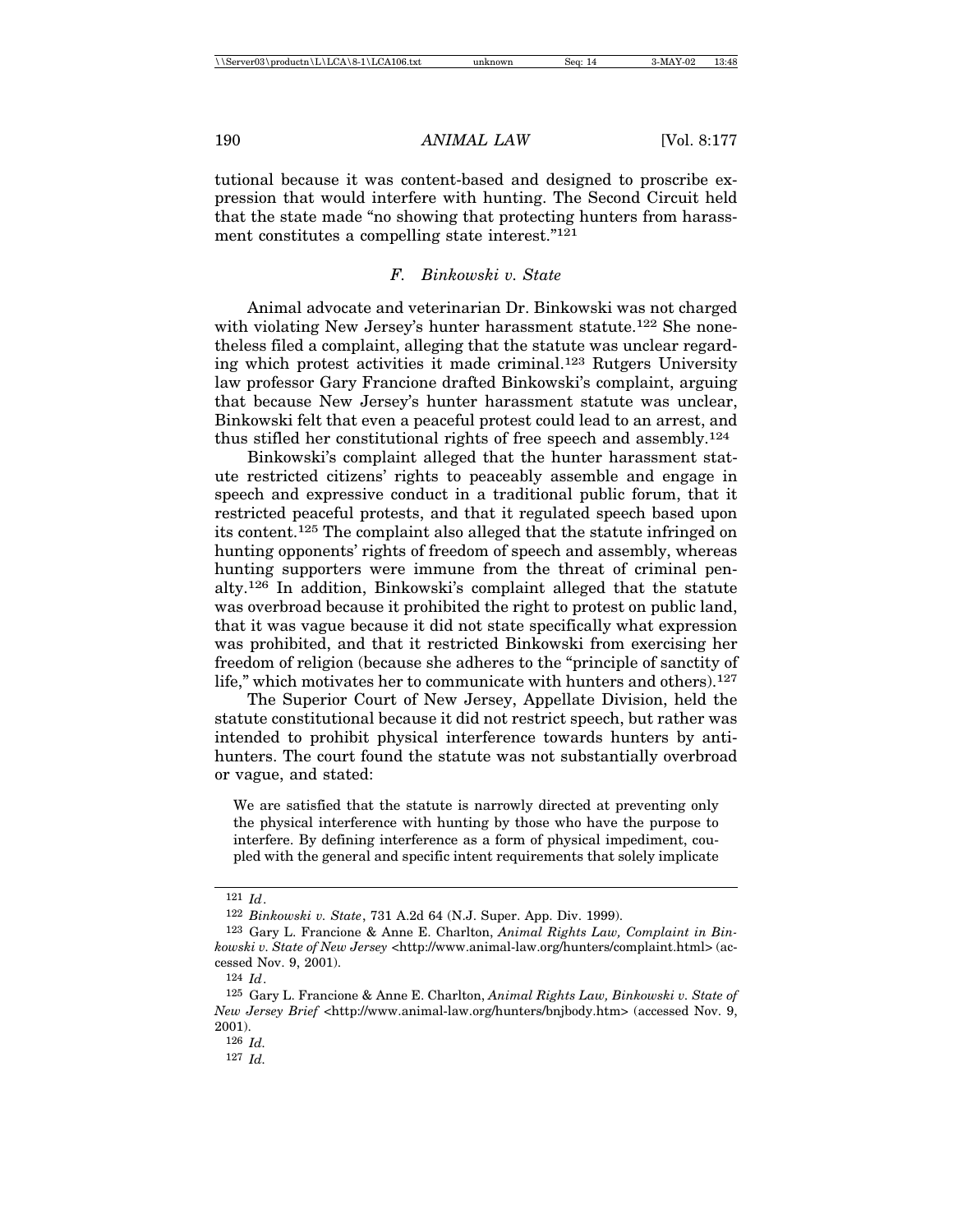conduct, the statute is not an overbroad regulation of First Amendment rights.128

The Court believed the statute was intended to "advance public safety and welfare," not to protect hunters from protesters.<sup>129</sup>

Because the language of hunter harassment statutes differs from state to state, it is understandable that judicial holdings have been inconsistent. However, the difference in statutory language is not significant enough to explain how one state court can hold one hunter harassment statute unconstitutional and another not. The five-part doctrinal application is meant to determine whether a statute violates the First Amendment.130 The incongruous holdings by the courts suggest that the doctrines are being applied in a capricious manner.

#### IV. ANALYSIS

To evaluate whether a hunter harassment statute is constitutional, one must first determine whether the statute is content-neutral or content-based. A law is content-based if it distinguishes "favored speech from disfavored speech on the basis of ideas or views expressed."131 Although states employ different statutory language in their hunter harassment statutes, in general, the statutes single out all conduct that intentionally interfere with the lawful taking of wildlife—apparently even speaking out softly and politely against hunting to a hunter.<sup>132</sup>

Accordingly, an avid hunter could stand at the scene of a hunt extolling the virtues of hunting by banging cymbals and twirling burning sparklers. Even though the hunter would be interfering with the hunt through excessively noisy and distracting conduct, she would not be prosecuted for hunter harassment because she lacks the intent to interfere with the lawful taking of wild animals. Conversely, a hunting opponent who performed the same actions with the intent to scare away wildlife would be subject to prosecution. One can only assume that the government criminalized the hunting opponent's expression in an effort to regulate the message she conveys.

It is clear that anti-hunting protests are intended to express a message.133 If a hunting proponent cheers on hunters with sparklers and cymbals, the message she conveys is not one of disapproval and

<sup>128</sup> *Binkowski*, 731 A.2d at 75.

<sup>129</sup> *Id.* at 71 (recognizing hunting as the major method employed by the state for controlling deer population to minimize environmental impacts).

<sup>130</sup> O'Neill, *supra* n. 18, at 225.

<sup>131</sup> *Turner Broad. Sys. v. FCC*, 512 U.S. 622, 643 (1994) (holding that a provision requiring cable operators to carry signals of specified numbers and local non-commercial educational television stations was a content-neutral restriction, but still required a factual showing of economic necessity).

<sup>132</sup> Ugalde, *supra* n. 72, at 1118.

<sup>133</sup> Hessler, *supra* n. 2, at 143.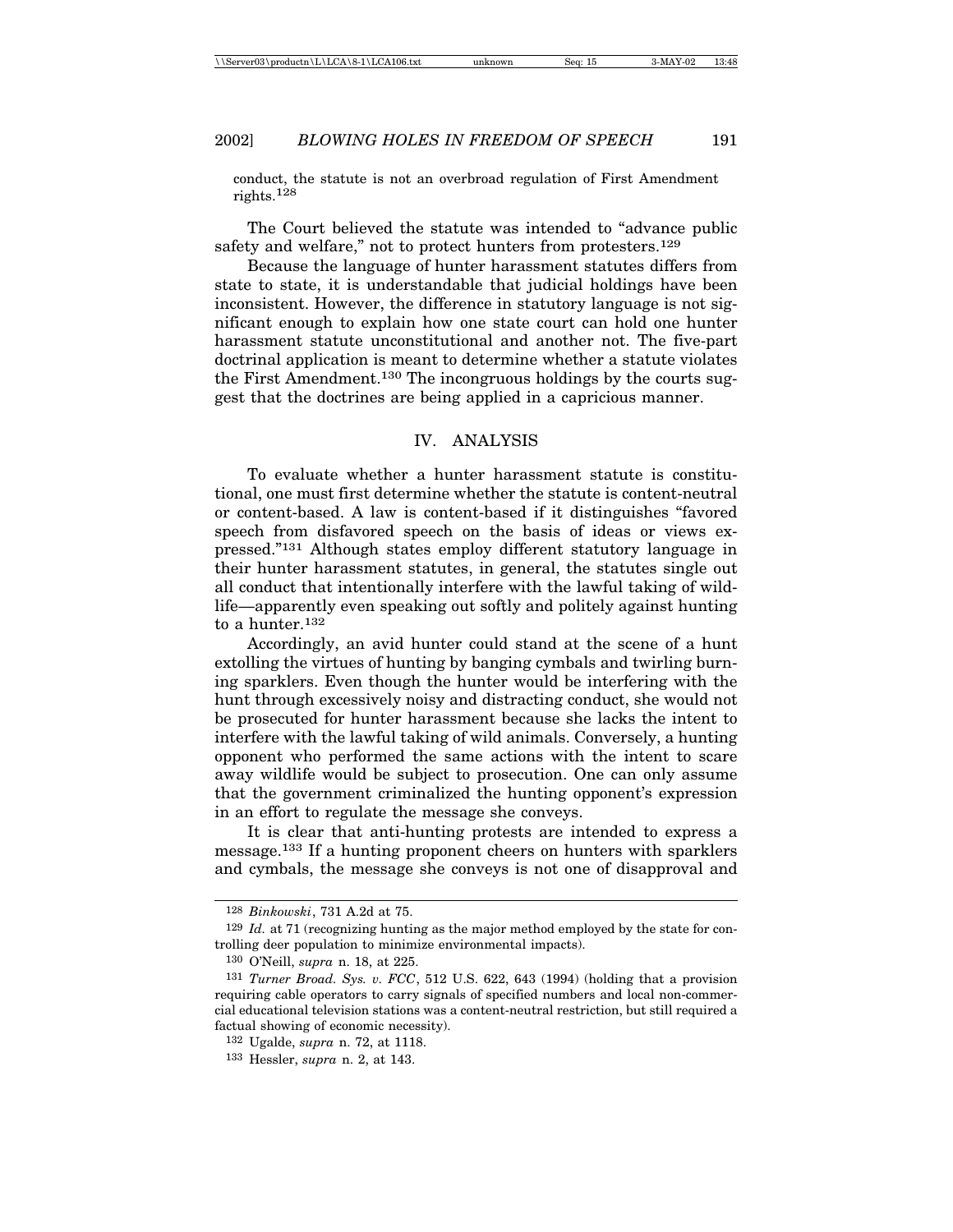protest. Although her expressive conduct may interfere with the lawful taking of wildlife, she lacks the intent to interfere.

If a statute simply made it illegal to interfere with the lawful taking of a wild animal, then a fossil hunter, a nature photographer, or even a flutist welcoming the sunrise through her music could be charged with hunter harassment if the individual's behavior prevented a hunter from taking a wild animal. However, hunter harassment statutes make it illegal to interfere with hunting only when an individual intends to prevent the taking of an animal. As such, no one but a hunting opponent would, through her expressions, interfere with the lawful taking of an animal.

Proponents of hunter harassment statutes argue that the statutes restrict all expressive conduct intended to interfere with the hunt and are therefore content-neutral, as they do not target a specific point of view.134 However, the sole purpose of the statutes is to insulate hunters from verbal and nonverbal expressive conduct by "those who are morally or philosophically opposed to capturing or killing animals" . . . and thus are not "enforced against anyone other than an anti-hunting protester."135 If the statutes were genuinely viewpointneutral, then a photographer, a confused hiker, or even another hunter could be charged with interference.

To survive the strict scrutiny applied to content-based restrictions, a statute must be narrowly tailored and serve a compelling state interest. Tennessee's statute, which makes it a misdemeanor for a person to "disturb or engage in an activity that will *tend* to disturb wild animals, with intent to prevent their lawful taking,"136 can hardly be considered narrowly tailored.

Furthermore, Tennessee's statute defines "taking" to include "acts *preparatory* to taking."137 Conduct that is "preparatory" and "tending to" could mean that a hunting protester violates the statute by talking to hunters as they leave a hunting supply store the morning of a hunt. Likewise, a hunting protester acts illegally when she arrives at a coffee shop at 4 a.m. on the first day of deer season and sits in a booth behind several hunters to discuss the morality of hunting. Such an activist engages in expressive conduct tending to interfere with the preparation to take wildlife. There is no doubt that the activist's conduct is intended to convey a message and that the hunters understand the message. According to the test articulated by the United States Supreme Court in *Spence v. Washington*, the anti-hunter's conduct is expressive.138

<sup>134</sup> Thiede, *supra* n. 4, at 1045–46.

<sup>135</sup> *People v. Sanders*, 696 N.E.2d 1144, 1152 (Ill. 1998).

<sup>136</sup> Tenn. Code Ann. § 70-4-302(2) (2001) (emphasis added).

<sup>137</sup> *Id.* § 70-4-301(1) (emphasis added).

<sup>138</sup> 418 U.S. 405, 410 (1974) (courts must look to the nature of activity combined with the factual context and the environment where the activity occurred to analyze whether an activity constitutes expressive conduct).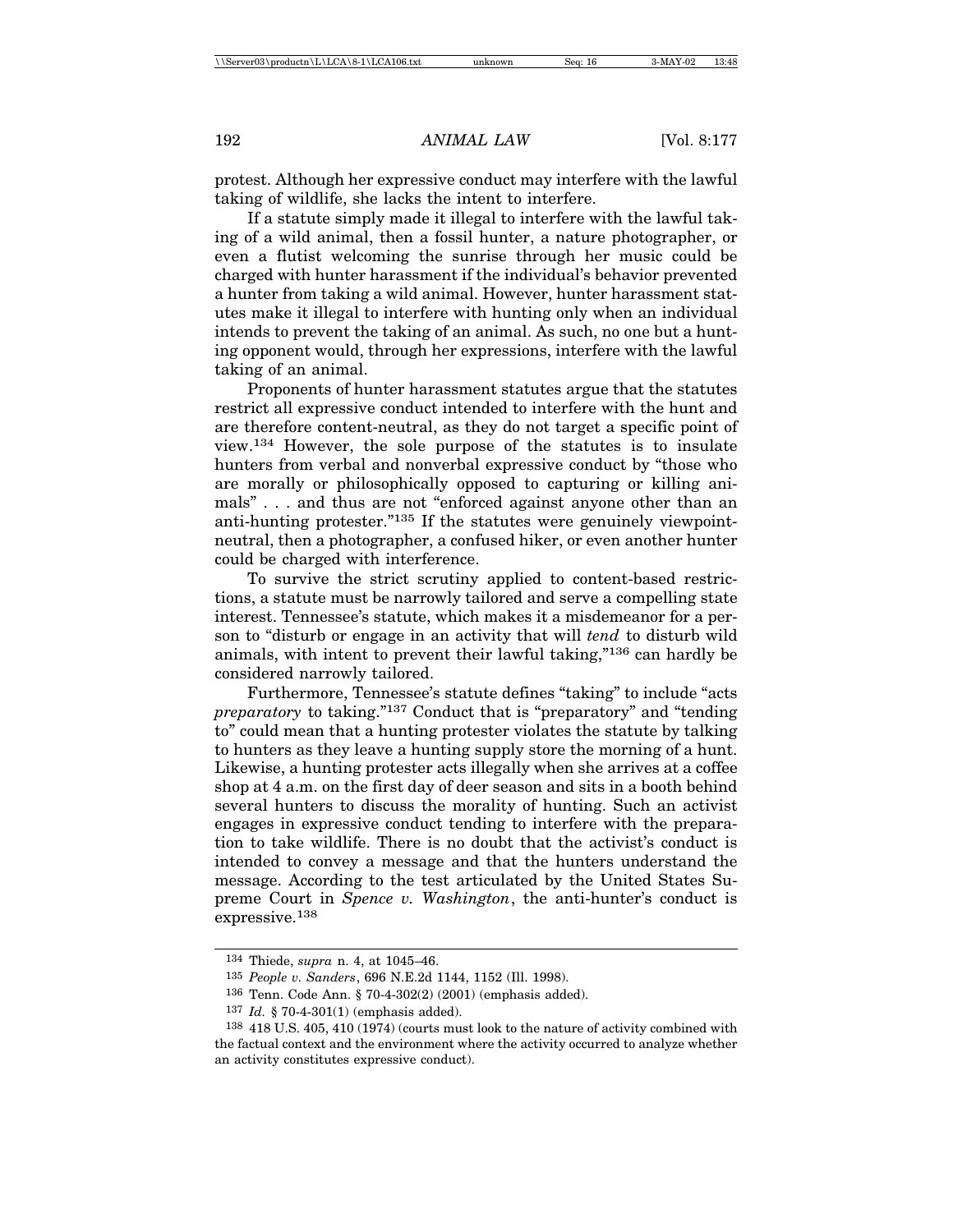Two questions emerge from these scenarios: 1) does the restriction on expressive conduct serve a compelling interest; and 2) how does preventing an activist from interfering with the preparatory acts serve that compelling interest? It is unlikely that statements by activists occurring days or even hours before a hunt would cause hunters to cancel the hunt. Assuming the interest served by Tennessee's statute is to prevent hunting opponents from dissuading hunters from hunting, thus resulting in wildlife population management problems from decreased hunting, the government must establish that the statute is narrowly tailored to serve this interest.

In addition, considering that there have been no reports of unarmed anti-hunting protesters harming armed hunters,<sup>139</sup> it is difficult to believe that the state has a compelling interest in preventing violence between the two groups. In fact, it is unlikely that unarmed anti-hunting protesters pose a threat to anything at all, except perhaps to the consciences of Americans.

Assuming the government can establish a compelling state interest, a statute must be narrowly tailored.140 The majority of state hunter harassment statutes are overbroad in that they do not distinguish between peaceful protests and violent protests, nor do they differentiate between verbal expression and physical conduct. There is an enormous difference between an anti-hunting protester walking next to a hunter, speaking quietly about the beauty of living wildlife,141 and the protester who positions herself between the hunter's gun and its intended target.142 Furthermore, there is clearly a distinction between preparatory acts and acts occurring during the hunt.

In *U.S. v. Fee*, the government cited protection of public health and safety and protection of property as its reasons for closing a timber area to protesters.143 If those were the principal reasons for adopting hunter harassment statutes, then the statutes could be drafted to restrict fighting words and threatening postures, and not mere interference with the taking of wildlife through expressive conduct such as talking and walking with a hunter.

If a court severs a content-based section from its statute<sup>144</sup> so that the statute is deemed content-neutral, then it is subject to analysis as a time, place, and manner restriction.145 To survive this analysis, the United States Supreme Court has held that in addition to being narrowly tailored, the statute must "leave open ample alternative channels" for communicating the message.146

- 143 *U.S. v. Fee*, 787 F. Supp. 963, 969 (1992).
- 144 *See e.g. Sanders*, 696 N.E.2d 1144 (Ill. 1998).

<sup>139</sup> Laura G. Kniaz, *Animal Liberation and the Law: Animals Board the Underground Railroad*, 43 Buff. L. Rev. 765, 779 (1995).

<sup>140</sup> *Ward v. Rock Against Racism*, 491 U.S. 781, 791 (1989).

<sup>141</sup> *Dorman v. Satti*, 862 F.2d 432 (2d Cir. 1988).

<sup>142</sup> *State v. Lilburn*, 875 P.2d 1036 (Mont. Sup. 1994).

<sup>145</sup> *Ward*, 491 U.S. at 791.

<sup>146</sup> *Clark v. Community for Creative Non-Violence*, 468 U.S. 288, 293 (1984).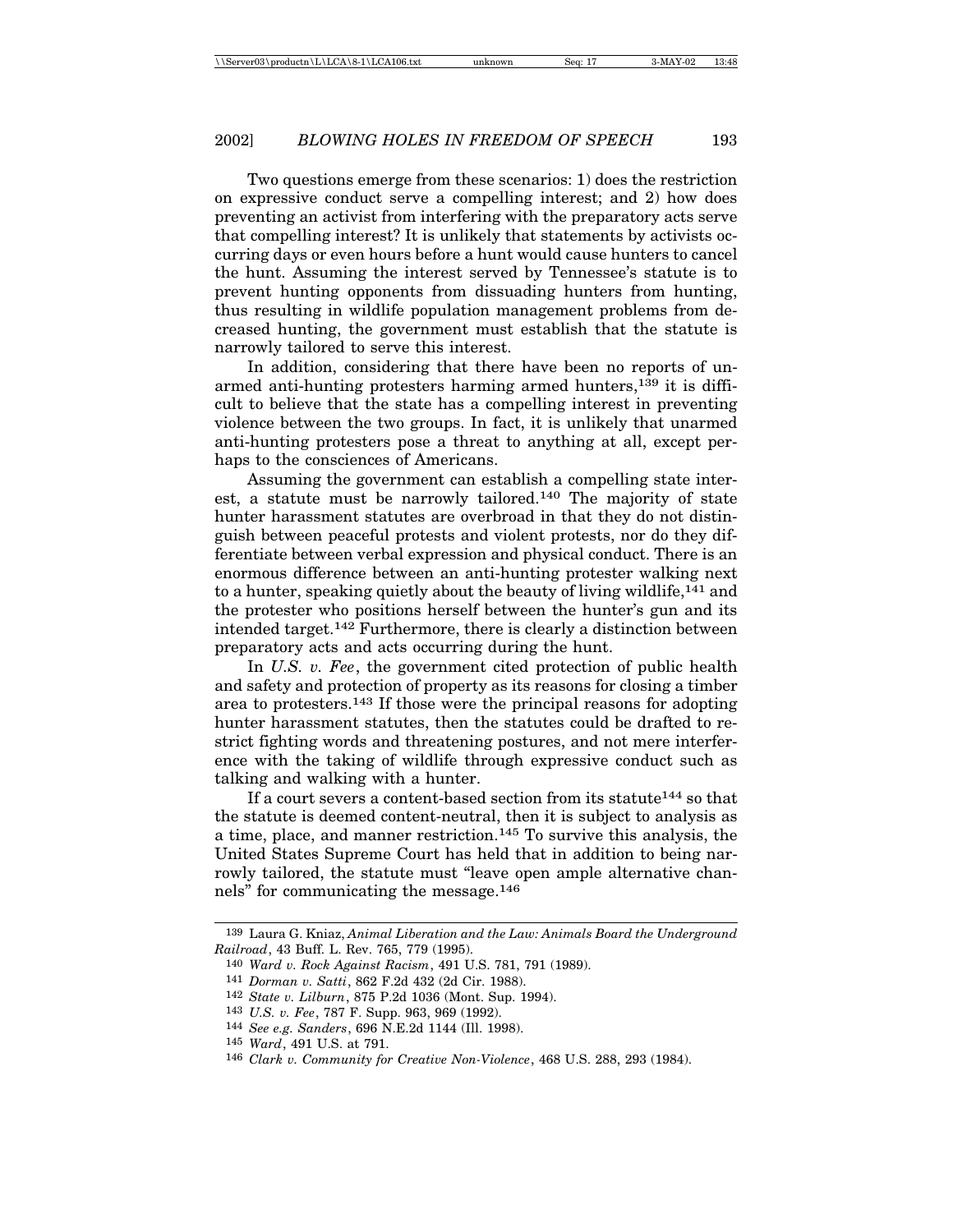If a statute restricts an anti-hunter from protesting peacefully at a hunt, then the government effectively strips the protester of the most effective place to protest.147 Protesting a mile away from the hunt, or protesting a week after the hunt, or being forbidden from discussing the hunt with hunters as they enter public hunting grounds, takes away the protester's most effective channels of communication. The Supreme Court has held that it is difficult to "justify a prohibition on *all* uninvited approaches . . . regardless of how peaceful the contact may be."148 Hunter harassment statutes that restrict the time, place, and manner of protests effectively gag protesters, preventing them from reaching their intended audience—hunters.

In *Perry Education Association*, the critical inquiry regarding time, place, and manner was not whether the defendants had a right of access, but whether they were denied equal access.149 It is specious to argue that hunters do not engage in expressive conduct that favors one viewpoint while expressing that view on government property. Antihunters are being discriminated from expressing their viewpoints on that same government-owned property, because their conduct sends the message to government-favored hunters that hunting is immoral.

In applying the forum principle, no site could be more appropriate for the communication of ideas about the immorality of hunting than the public hunting grounds, where pro-hunters express their pro-hunting viewpoints. This is especially true considering that the government allows hunting on public lands, while it simultaneously protects hunters from interference by anti-hunting protesters.

Hunters, through their expressive conduct, send the message that hunting is morally and philosophically acceptable. Local television crews arrive on opening day of deer hunting season at many of the public hunting grounds. The media captures on film the first big buck taken, reporters discuss the money hunters contribute to the local economy, and they interview local restaurant and hotel operators.<sup>150</sup> The repeated message is that hunting is great for business, wildlife management, family bonding, and preservation of American heritage.

Americans are bombarded with pro-hunting messages that emanate from the places in the community where hunters prepare for the hunt and at the public parks. Public parks are where the pro-hunting message is most effectively communicated. By disallowing the alternative anti-hunting message, the government inhibits a particular viewpoint, as public hunting grounds are the most meaningful place for anti-hunting protesters to peaceably assemble and express their alternative points of view.

<sup>147</sup> Ugalde, *supra* n. 72, at 1116.

<sup>148</sup> *Madsen v. Women's Health Ctr*., 512 U.S. 753, 774 (1994) (emphasis in original) (upholding buffer zone around abortion clinic entrances and driveway).

<sup>149</sup> 460 U.S. 37, 63 (1983).

<sup>150</sup> Support for this assertion derives from the author's own experiences and analysis from living in an area where deer hunting is prevalent.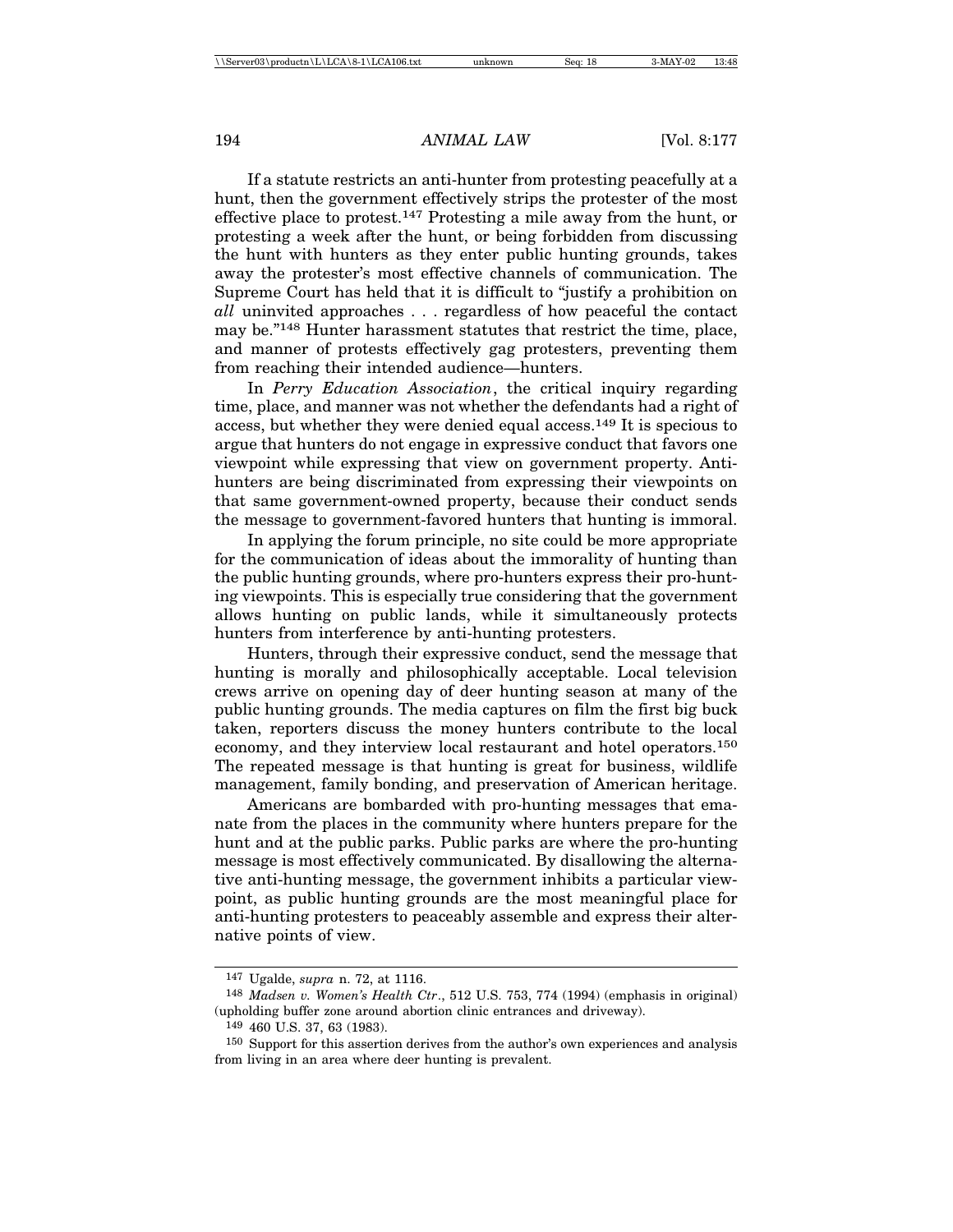Because the government continues to sanction the hunting and killing of millions of animals each year, citizens ethically opposed to hunting have had to step up their protest efforts to get their message heard.<sup>151</sup> Mass petition mailings to legislators and the initiation of lawsuits against certain types of hunting are but small steps in the right direction. Therefore, anti-hunting activists have had to "design demonstrations with dramatic appeal to pierce the insensitivity" that pervades a segment of society in their acceptance of hunting.152 It is when activists conduct their protests at the actual site of the hunt that the protests become especially effective, for it is then that the protests have "dramatic media potential,"153 and the protesters have the best chance of altering a pro-hunter's mindset.

The definition of communication changes over time and so should the definition of public forum.154 Public hunting lands are maintained and paid for by taxpayers and held in trust for public use.155 Whether public parks were previously used for communicative activity becomes irrelevant if hunters are allowed to assemble freely and express their views that hunting is moral and ethical, while at the same time, antihunting protesters are denied the same right of access and expression.

If public hunting grounds are deemed not to be public fora, will environmentalists be prohibited from assembling, protesting, and potentially interfering within a public park after they learn of the government's decision to allow thousands of acres to be clear-cut? Will bird enthusiasts be forbidden from assembling and protesting on public land when the state says it has a compelling interest in eradicating one million crows and grackles? When the parks department announces its decision to have sharpshooters annihilate five hundred overbrowsing deer, is the state's interest so compelling that protesters opposed to the decision will be barred from the park?

If public parks are not considered public fora, could the state step in to arrest and imprison environmentalists when they taunt bulldozer operators? Could it prohibit and arrest protesters who scream, "stop, you butchers," at a public park that borders a government-subsidized factory farm where pigs are housed under inhumane conditions?

Historically, courts have held public hunting grounds to be nonpublic fora in hunter harassment challenges. Considering that public hunting grounds are only considered hunting grounds during hunting season and the rest of the year considered public parks, the non-public fora distinction is plainly wrong. Public fora have traditionally included public streets, parks, and sidewalks.156 Non-public fora have traditionally included locations that are "not appropriate platforms for

<sup>151</sup> Kniaz, *supra* n. 139, at 780.

<sup>152</sup> Ugalde, *supra* n. 72, at 1116.

<sup>153</sup> *Id.*

<sup>154</sup> Hessler, *supra* n. 2, at 156.

<sup>155</sup> *State v. Ball*, 2000 Conn. Super. LEXIS 3003 at \*22 (Oct. 3, 2000).

<sup>156</sup> *Cornelius v. NAACP Legal Def. Educ. Fund*, 473 U.S. 802 (1985).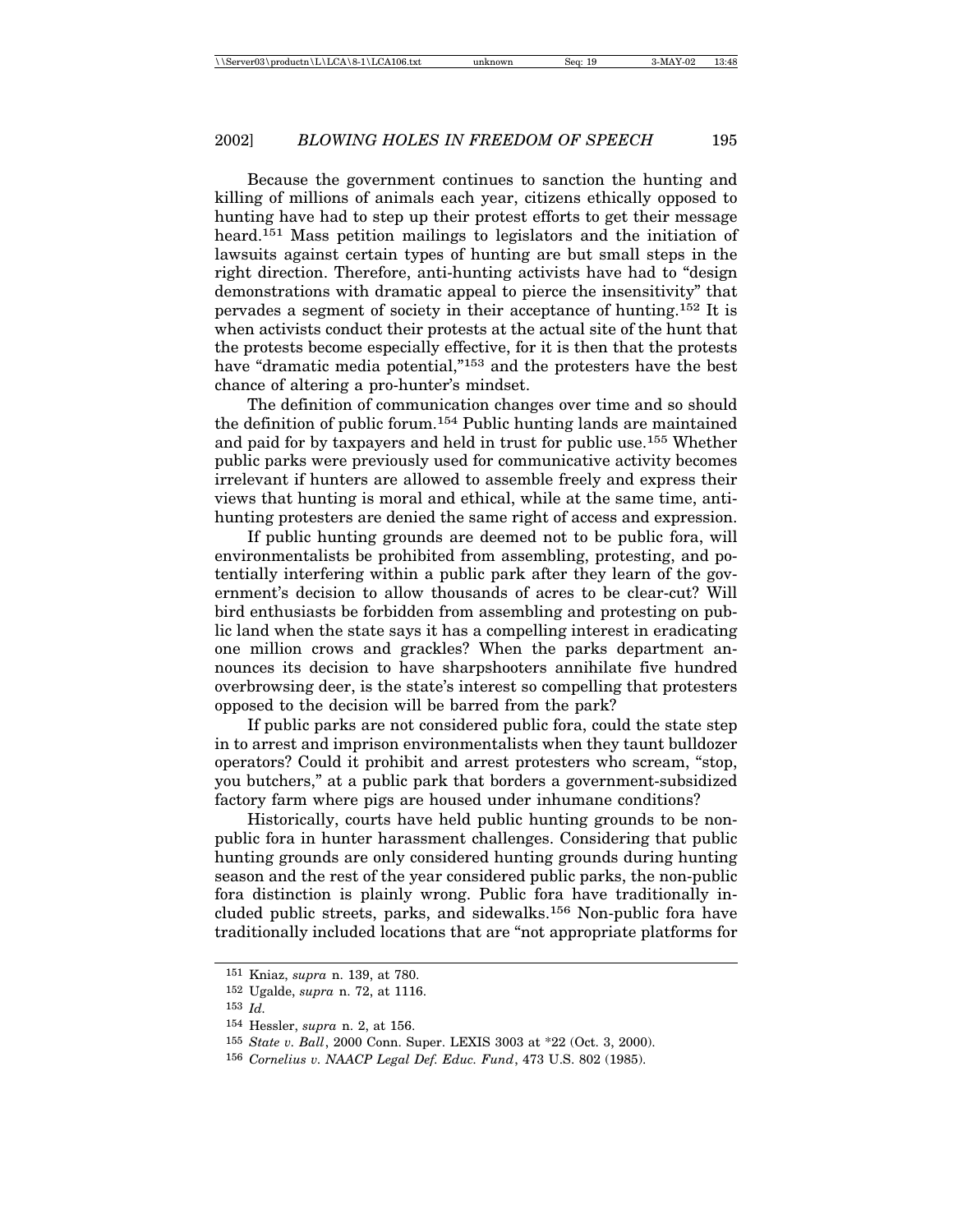unrestrained communication,"157 such as federal workplaces<sup>158</sup> and utility poles.159 Public fora are afforded greater First Amendment protection than non-public fora,160 since speech restrictions on public fora are subject to strict scrutiny, whereas the standard for non-public fora is reasonableness.<sup>161</sup>

In *U.S. v. Fee*, the court held the National Forest to be a limited public forum, and the restrictions on expression were subject to strict scrutiny.162 Conversely, proponents of hunter harassment statutes claim that public hunting grounds are non-public fora, and therefore are subject to a considerably lower standard of review. It is clear that a section of the National Forest open for logging is more like a public park and public hunting ground than is a military installation or a telephone pole.

Unfortunately for anti-hunters, the First Amendment does not guarantee access to property simply because it is owned or controlled by the government.163 Therefore, in order to decide whether a park is a public forum or non-public forum, the court must ascertain the primary purpose of a park. While it is true that traditionally the primary purpose of a park has not been for citizens to congregate and express their beliefs, neither was the primary purpose of the highway on which the Selma protesters marched for civil rights.164 Nonetheless, states continue to make a successful legal argument that the primary purpose of parks has never been for expression of speech, and therefore the land is a non-public forum and restrictions on expressive conduct are merely subject to a reasonableness standard.165 However, as Justice Brennan wrote in his dissenting opinion in *Perry*:

In focusing on the public forum issue, the Court disregards the First Amendment's central proscription against . . .viewpoint discrimination, in any forum, public or non-public. . . .[Such viewpoint discrimination] can be sustained 'only if the government can show that the regulation is a precisely drawn means of serving a compelling state interest.'166

Streets and parks have immemorially been held in trust for the use of the public and have been used for purposes of assembly and discussing public questions.<sup>167</sup>

<sup>157</sup> *Paulsen v. County of Nassau*, 925 F.2d 65, 69 (2d Cir. 1991).

<sup>158</sup> *Cornelius*, 473 U.S. at 810.

<sup>159</sup> *Members of City Council of the City of L.A. v. Taxpayers for Vincent*, 466 U.S. 789, 794 (1984).

<sup>160</sup> *U.S. v. Fee*, 787 F. Supp. 963, 968 (1992).

<sup>161</sup> *U.S. v. Kokinda*, 497 U.S. 720, 726–27 (1990).

<sup>162</sup> *Fee*, 787 F. Supp. at 968.

<sup>163</sup> *U.S. Postal Service v. Greenburgh Civic Assns*., 453 U.S. 114, 129 (1981).

<sup>164</sup> Ronald J. Krotoszynski, Jr., *Celebrating Selma: The Importance of Context in Public Forum Analysis*, 104 Yale L.J. 1141, 1142 (1995).

<sup>165</sup> Roegge, *supra* n. 24, at 458.

<sup>166</sup> *Perry Educ. Assn. v. Perry Loc. Educ. Assn.*, 460 U.S. 37, 57, 66 (1983) (Brennan J., dissenting) (internal citations omitted).

<sup>167</sup> *Hague v. CIO*, 307 U.S. 496, 515 (1939).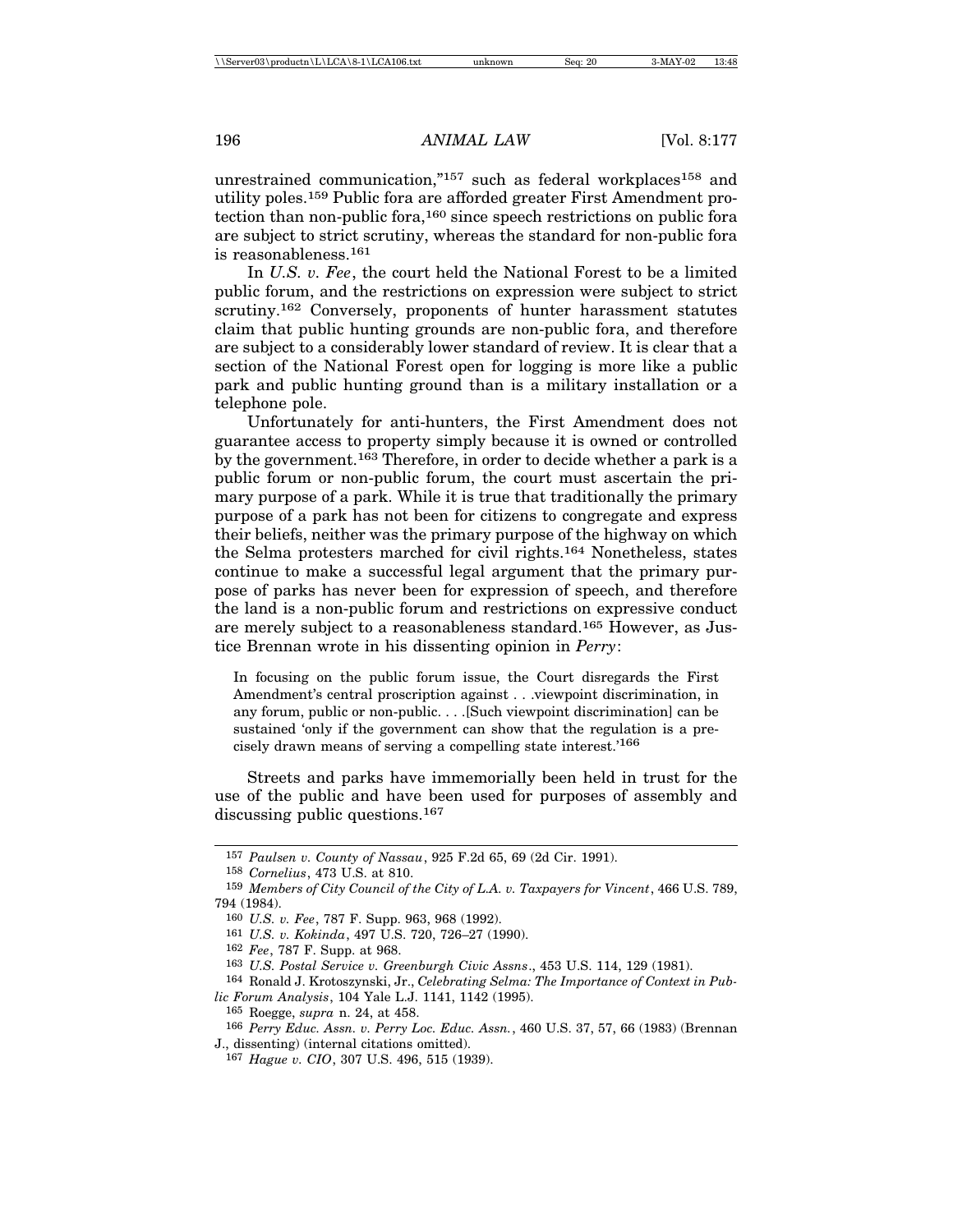The government may not grant use to people whose views it finds acceptable and deny use to those whose viewpoints it does not support.168 Arguably, a hunter expresses her views when she parks her vehicle, adorned with National Rifle Association decals and bumper stickers, in the parking lot of a public hunting ground, or when she gathers with fellow hunters on a public hunting ground to discuss the joys of the hunt. The government has the right to exclude speakers based on their message but may not discriminate based on viewpoint.169 Clearly, some state governments do not support the antihunting message and stifle the expressive conduct of that message through harassment statutes.

Finally, under the five-part doctrinal analysis, the vagueness and overbreadth analyses must be applied to hunter harassment statutes.170 Some state statutes have failed under these doctrines. For example, the New Jersey Hunter Harassment Act states that no one may "block, obstruct, or impede . . . a person lawfully taking wildlife."<sup>171</sup> The dictionary definitions of "block," "obstruct," and "impede" provide little insight as to exactly what kinds of conduct are illegal. If an antihunter sings and this impairs a hunter, is the conduct of singing prohibited under the statute? If an anti-hunter flies a kite over the hunt which says "hunting is murder" and causes such anger in a hunter that he loses his ability to aim and fire, has that anti-hunter obstructed the hunt?

The majority of state hunter harassment statutes make it difficult for a protester to know how and where she is permitted to protest. This lack of certainty is overly burdensome to free expression.172 Under the five-part doctrinal analysis, "fixing" overbroad or vague harassment statutes is easy and has been the remedy for many states whose harassment statute has been challenged.173

#### V. CONCLUSION

Hunters comprise just seven percent of the U.S. population and, not surprisingly, they feel threatened by the passionate and thoughtprovoking messages expressed by anti-hunting protesters. That is undoubtedly one reason why trophy hunters174 and the National Rifle Association vigorously support all laws that make it a crime to speak out against hunting.<sup>175</sup>

It is difficult to find a compelling state interest in hunter harassment statutes that warrants restriction on expression. There have

<sup>168</sup> *Perry*, 460 U.S. at 64.

<sup>169</sup> *Id.* at 63.

<sup>170</sup> *Dorman v. Satti*, 678 F. Supp. 375, 380 (1988).

<sup>171</sup> N.J. Stat. Ann. § 23:7A-2 9 (2001).

<sup>172</sup> *Binkowski v. State*, 731 A.2d 64, 76 (N.J. Super. App. Div. 1999).

<sup>173</sup> Note that even after narrowly tailoring statutory language, a statute still requires strict scrutiny for its content-based restrictions on expressive conduct.

<sup>174</sup> Trophy hunters are those who hunt strictly for the sport of killing.

<sup>175</sup> Kniaz, *supra* n. 139, at 779.